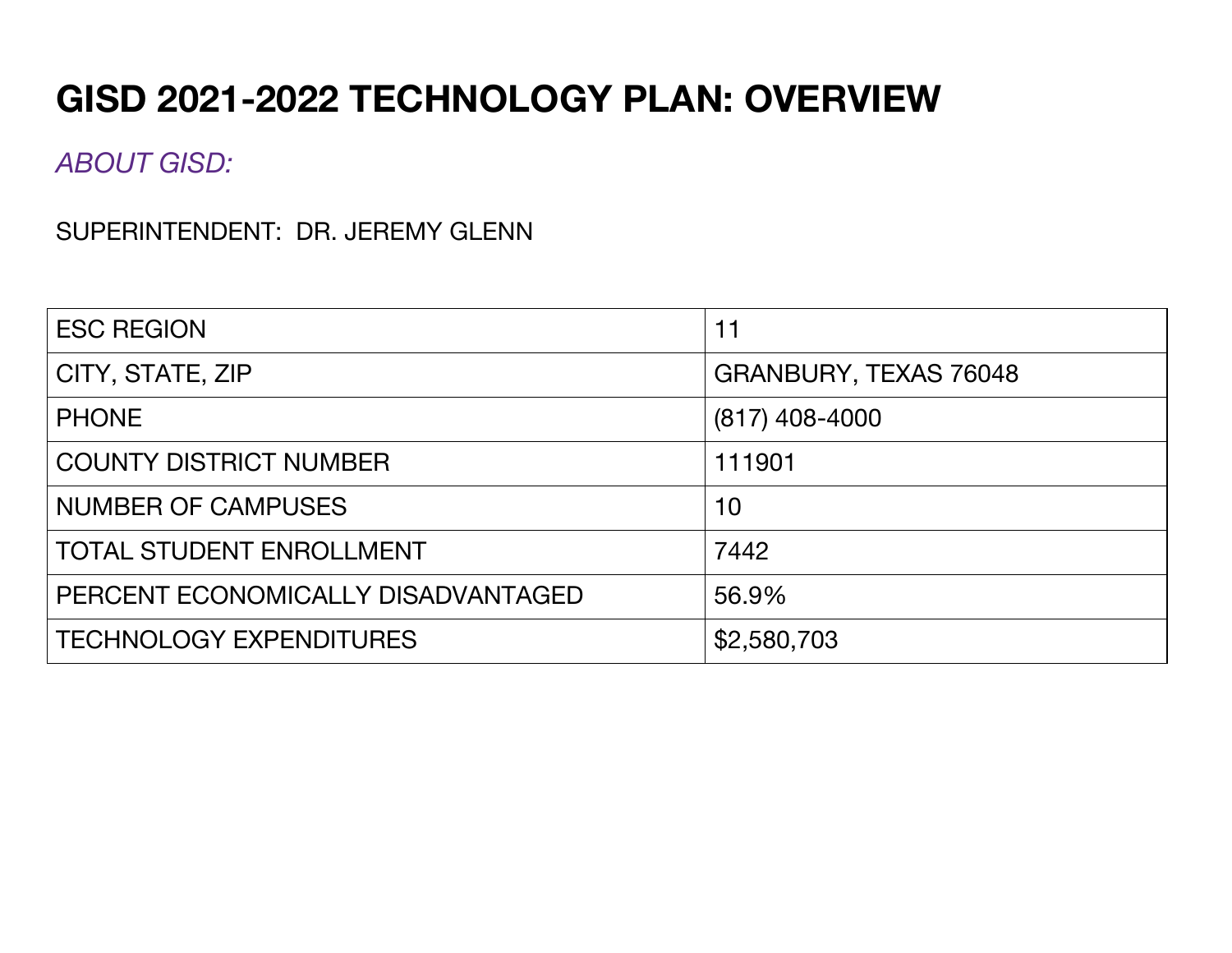

# SUMMARY:

Granbury ISD strives for personalized, flexible, empowered learning based on the individual needs of each student. Therefore, GISD's Technology Plan emphasizes equitable and appropriate access to technology for all students in order for each student to maximize potential, foster creativity, enhance collaboration, communicate effectively, think critically, and demonstrate learning in a variety of creative, engaging methods. The plan also strives to empower and prepare each teacher to plan purposeful lessons that incorporate technology in such a way that inspires and motivates students to question their understandings, collaborate with others with differing points of view, attack and solve problems creatively and critically, and find themselves prepared for an ever changing career field. The foundation of successful technology implementation is laid on a safe and secure network consisting of reliable infrastructure, state of the art equipment, high-speed Internet connectivity, and a comprehensive cybersecurity plan to protect the privacy and security of all GISD students and staff members.The plan also reflects on the impacts of unique challenges initiated by the COVID-19 pandemic and the grace with which GISD teachers, students, staff, and families addressed, faced, and overcome these challenges. GISD will continue to provide support in all content areas and departments in order to foster an environment that provides balanced, innovative, authentic learning opportunities for all students.

# FUNDING SOURCES:

Funding sources included in the technology plan include local funds from campus and department budgets, federal funds, grant funds such as GEF, instructional materials allotment, and other program specific funds.

# NEEDS ASSESSMENT:

#### ASSESSMENT PROCESS

A comprehensive needs assessment utilizing inventories, campus improvement plans, G2025, usage reports, district surveys, and BrightBytes Data is used to analyze the current state of technology in the district and determine future needs Findings from items analyzed are reflected in our Classroom, Access, Skills, and Environment (CASE) report from collected parent, student, and teacher data. In addition to CASE data, Modern Learning Survey data provides insight to GISD instruction and technology in a remote learning environment as well as provide more natural language questions to gather a Social Emotional perspective toward technology implementation in the current era of virtual learning. Overarchingly, feedback provided says that GISD technology use and application impacted by COVID and remote learning is ever changing, is evenly distributed with little standard deviation, and is in favor of more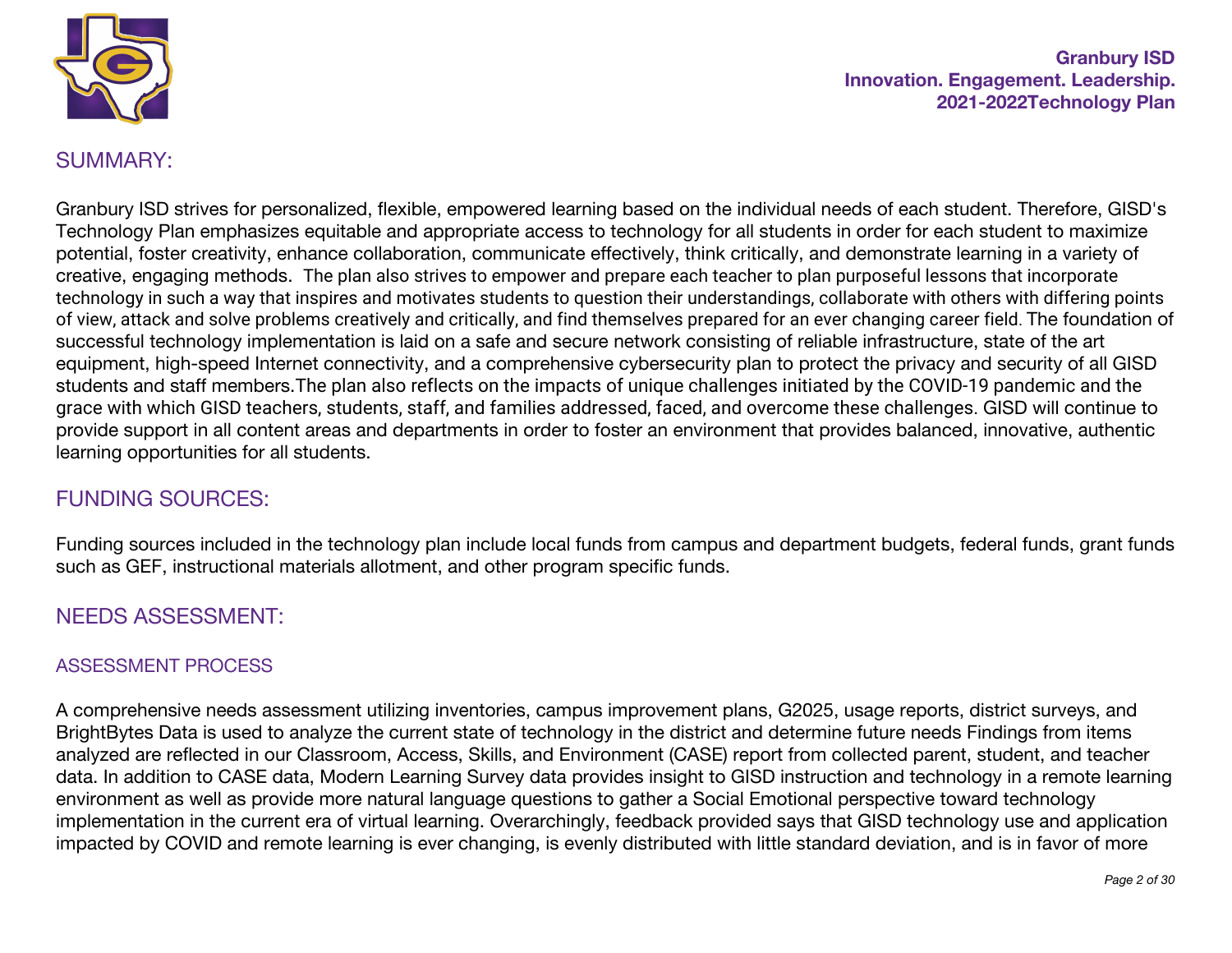

devices for distribution. In this report, findings will be reflected by three areas: Clarity BrightBytes CASE data from March 2020, Clarity Modern Learning Survey data from November 2020, and the Texas Long Range Plan for Technology.

#### ASSESSMENT FINDINGS

This year provided some very unique challenges that have given GISD teachers, students, staff, and families a different perspective on the use of technology in education. Traditionally, we assess using BrightBytes surveys each spring and use that data to drive the next year's technology plan. We closed our 2019-2020 survey March 9, 2020, and never returned to face-to-face school for that school year. When we launched the 2020-2021 school year, we had teachers teaching and students learning in both face-to-face and virtual environments. In an effort to make more informed decisions, analyze changed instructional trends, and target variables leading to student success, GISD technology reassessed teachers, campus administrators, students, and families in the fall of 2020 using Clarity's Modern Learning Survey. This survey provided a lens into the changed landscape of technology implementation, beliefs, access, and impact and will drive decisions moving forward. There are five distinct areas of focus of the GISD technology department reflected in this plan: Network and Infrastructure, Devices and Device Distribution, Instruction, Professional Development, Compliance.

An optimal infrastructure is key to successful implementation of any technology. All stakeholders must have confidence in the network's reliability and security. GISD will continue to ensure appropriate resources are in place to support and maintain networks and equipment. GISD will continue to maintain existing support contracts and lease agreements. Access is key for parents, students, and staff. While data supports timely access to information and 24 hour or less turnaround time on issues, continuous evaluation is required to ensure all needs are being met. Changes in curriculum needs, such as online testing, online textbooks and other resources require additions and updates to the district's software, servers, network, and telephone equipment. Flexible learning environments require continued density of the wireless network to support learning in every area, including outdoor learning spaces. Access to quality, user friendly learning management systems like Google Classroom and SeeSaw are vital to the success of both face-to-face and remote learners and families and provide access to GISD curriculum inside and outside of the brick and mortar classroom.

Granbury utilizes various software to meet both administrative and educational needs. Skyward is used as both our financial software and our student information systems. The district utilizes an IP telephony communications network. Schoolwires, along with ESC 11, hosts the GISD website which offers quality, current information to staff, students, and the community. The GISD website is maintained by the Public Information Officer. An acceptable use policy (AUP) is in place for both staff and students to ensure adherence to the highest standards of technology use. GISD will continue to follow and abide by all legislation.

Technology hardware is purchased via a centralized purchasing process to ensure standardization of all equipment. All stakeholders will work together to determine standards for devices and viable replacement schedules. GISD will continuously investigate the latest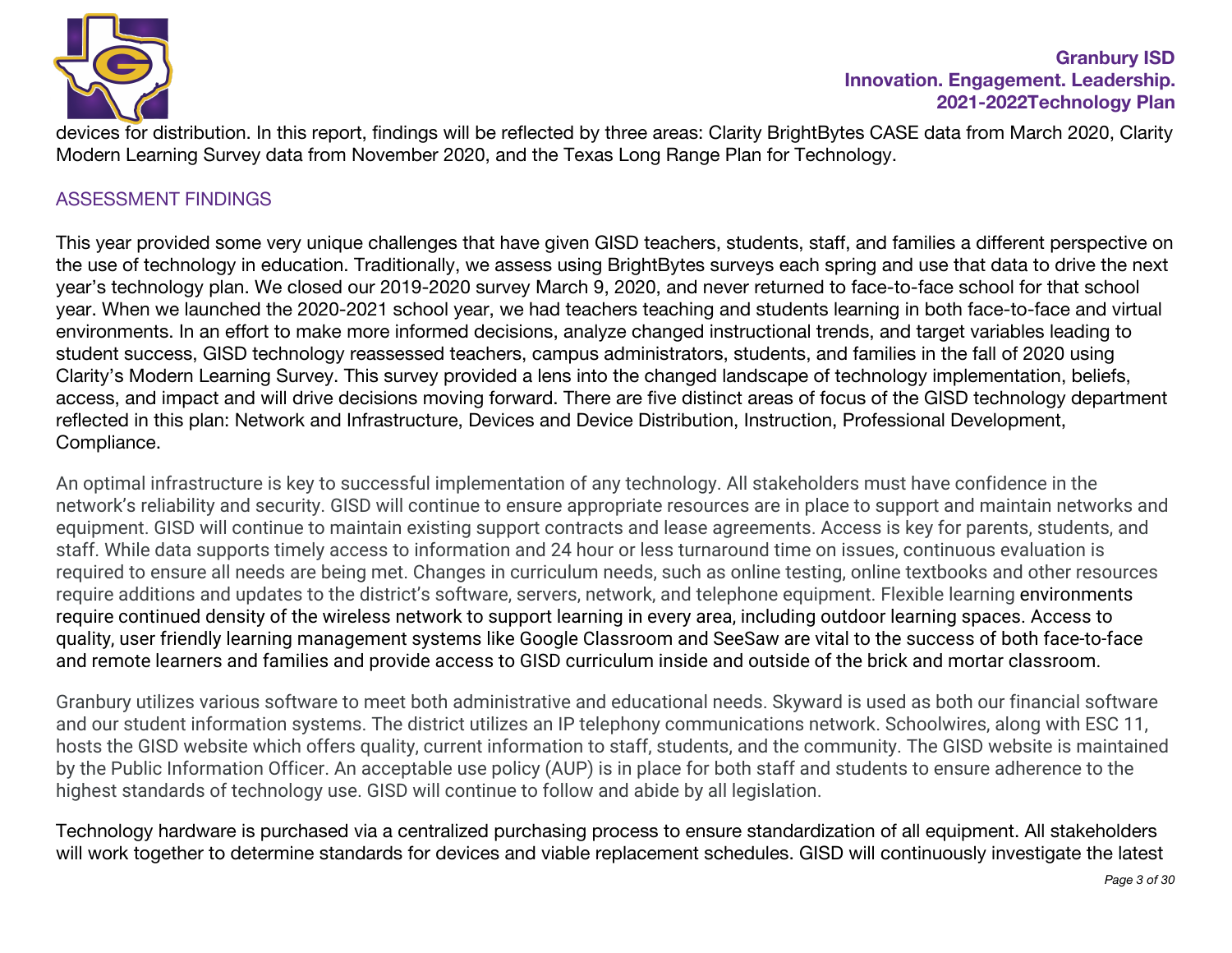

advancements in technology to ensure all students are equipped to succeed. Hardware includes model classroom equipment, access points, switches, voice gateways, servers, storage, and student and teacher devices. GISD currently supports a 10GB wide-area-network to all campuses. A state of the art network operations center (NOC) serves the needs of the district. The NOC utilizes a state of the art hot aisle containment system and a generator to maintain connectivity at all times. An offsite disaster recovery solution is in place. The district provides 11GB of internet bandwidth to support the educational needs and demands of our digital resources.

## VISION STATEMENT

All students are equipped with the skills to be inspired, contributing citizens excelling in any chosen endeavor within a dynamic global society.

#### MISSION STATEMENT

Our mission, in collaboration with unique partnerships, is to provide a rigorous academic curriculum along with enriching and individualized opportunities empowering every student to compete in an ever-changing world.

# G2025 TECHNOLOGY GOAL STATEMENT

We will maintain an optimal infrastructure that supports the appropriate number of devices to engage students in innovative, balanced, ethical, authentic learning opportunities and the training necessary to implement effectively.

# ● **Objective 1: GISD NETWORK**

*We will provide and maintain an optimal infrastructure that supports the appropriate number of devices to engage students in innovative, balanced, ethical, authentic learning opportunities.*

- o Strategy 1: Maintain an infrastructure that facilitates communication, instruction, and other educational services
- o Strategy 2: Ensure appropriate resources are in place to support and maintain networks and equipment
- o Strategy 3: Increase network access in all learning spaces
- o Strategy 4: Continue the implementation of a cybersecurity policy to secure the district cyberinfrastructure against cyberattacks and other cybersecurity incidents, determine cybersecurity risk, and implement mitigation planning
- o Strategy 5: Determine appropriate staffing to support an ever growing complex cybersecurity plan, technology implementation in the classroom, and increasing number of teacher and student devices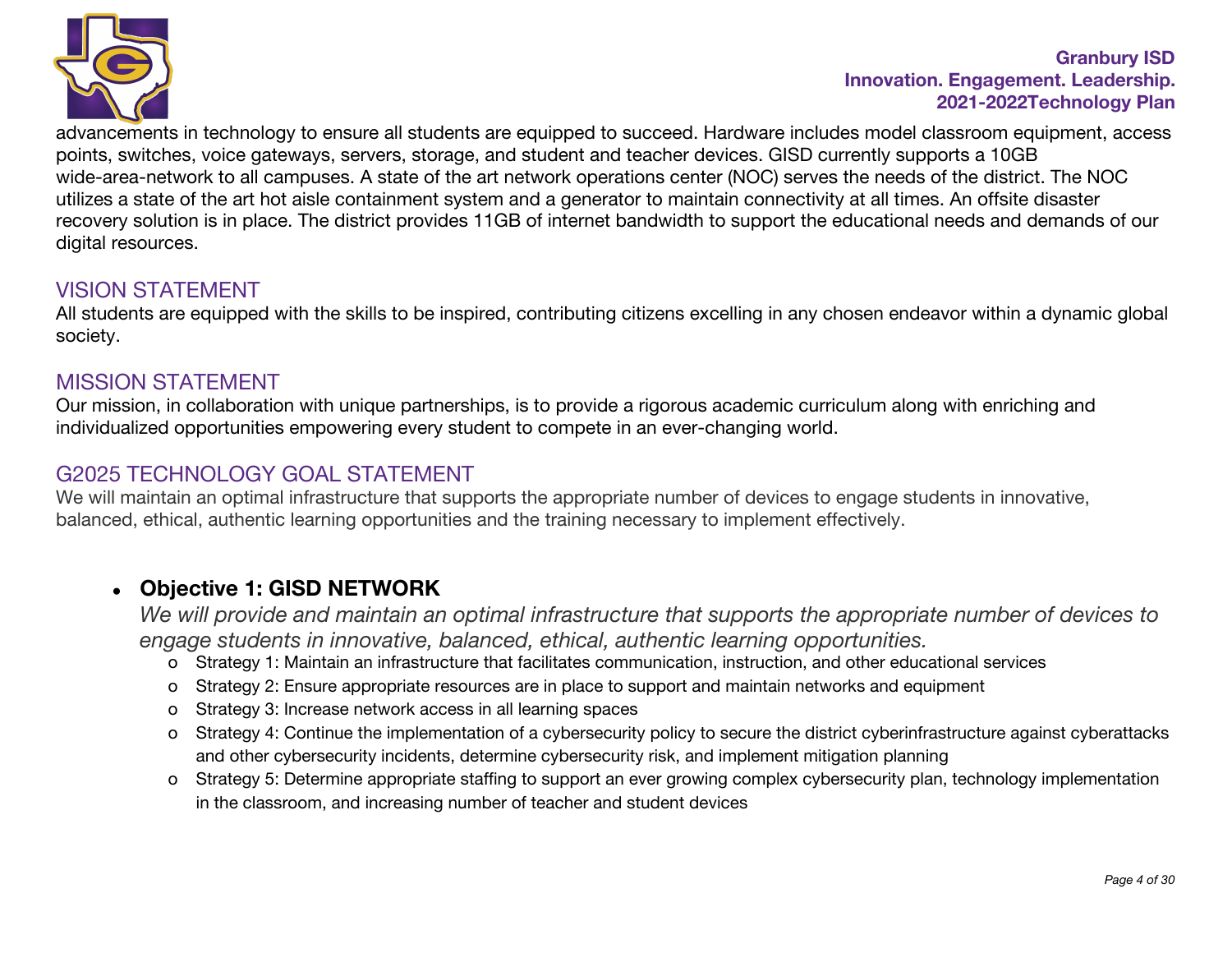

# ● **Objective 2 DEVICES and DEVICE DISTRIBUTION**

We will work with all stakeholders to determine the appropriate sustainable devices for each grade level to *support balanced, innovative, engaging learning opportunities for all students.*

- o Strategy 1: Establish a committee that represents all involved stakeholders to determine the appropriate device for each grade level and content as determined by GISD initiatives
- o Strategy 2: Secure financing to maintain an appropriate replacement schedule

# ● **Objective 3 INSTRUCTION**

*Students will be exposed to an array of innovative, authentic learning opportunities empowering them to demonstrate their learning in a variety of creative, engaging methods.*

- o Strategy 1: Empower students to utilize technology to think collaboratively and critically to solve real world problems
- o Strategy 2: Through effective planning, empower teachers to develop engaging opportunities for students to take their learning beyond the walls of their classroom
- o Strategy 3: Foster new educational challenges for students through genius hour, hour of code, enrichment clubs, new courses, and other learning opportunities
- o Strategy 4: Provide an assortment of plugged and unplugged opportunities for students to demonstrate their learning
- o Strategy 5: Embed digital citizenship into daily learning

# ● **Objective 4 PROFESSIONAL DEVELOPMENT**

*We will provide quality training opportunities for staff that support innovative, balanced, ethical, authentic learning for students. (Training will be provided face-to-face, online, on-demand, in the classroom, and by request.)*

- o Strategy 1: Empower teachers to bridge the belief-to-practice divide
- o Strategy 2: Foster 4C (communication, collaboration, creativity, and critical thinking) aligned professional development
- o Strategy 3: Provide targeted professional development aiming at differentiating instruction
- o Strategy 4: Provide learning opportunities for teachers to utilize technology equitably for both face-to-face and virtual learning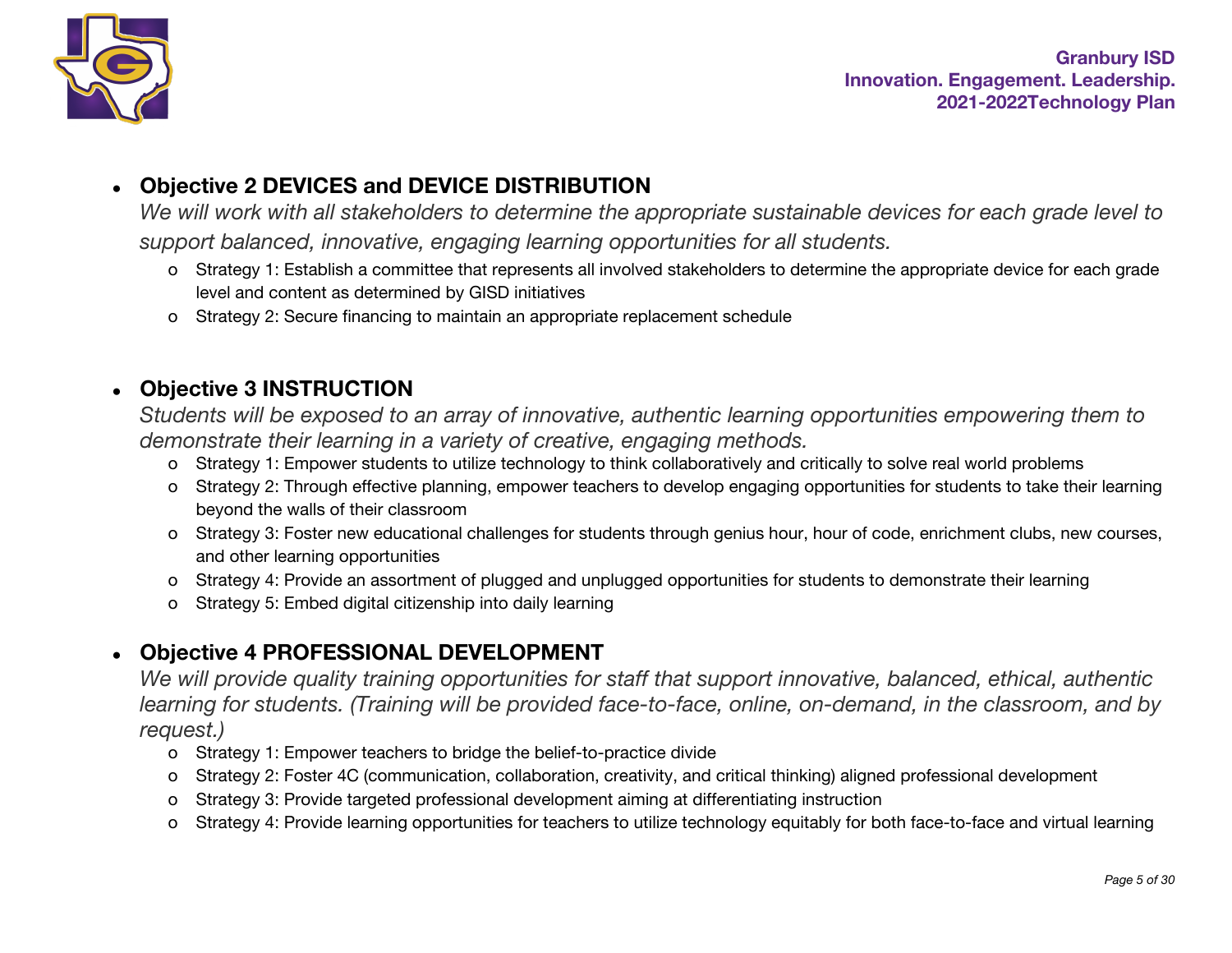

# ● **Objective 5 COMPLIANCE**

#### *Establish procedures to meet all state and federal regulations*

- o Strategy 1: Employ technology as a tool to facilitate data-driven decision making, access and maintain necessary records, and streamline reporting
- o Strategy 2: Mandate district-wide cybersecurity training program that focuses on forming information security habits and procedures that protect information resources, and teach best practices for detecting, assessing, reporting, and addressing information security threats.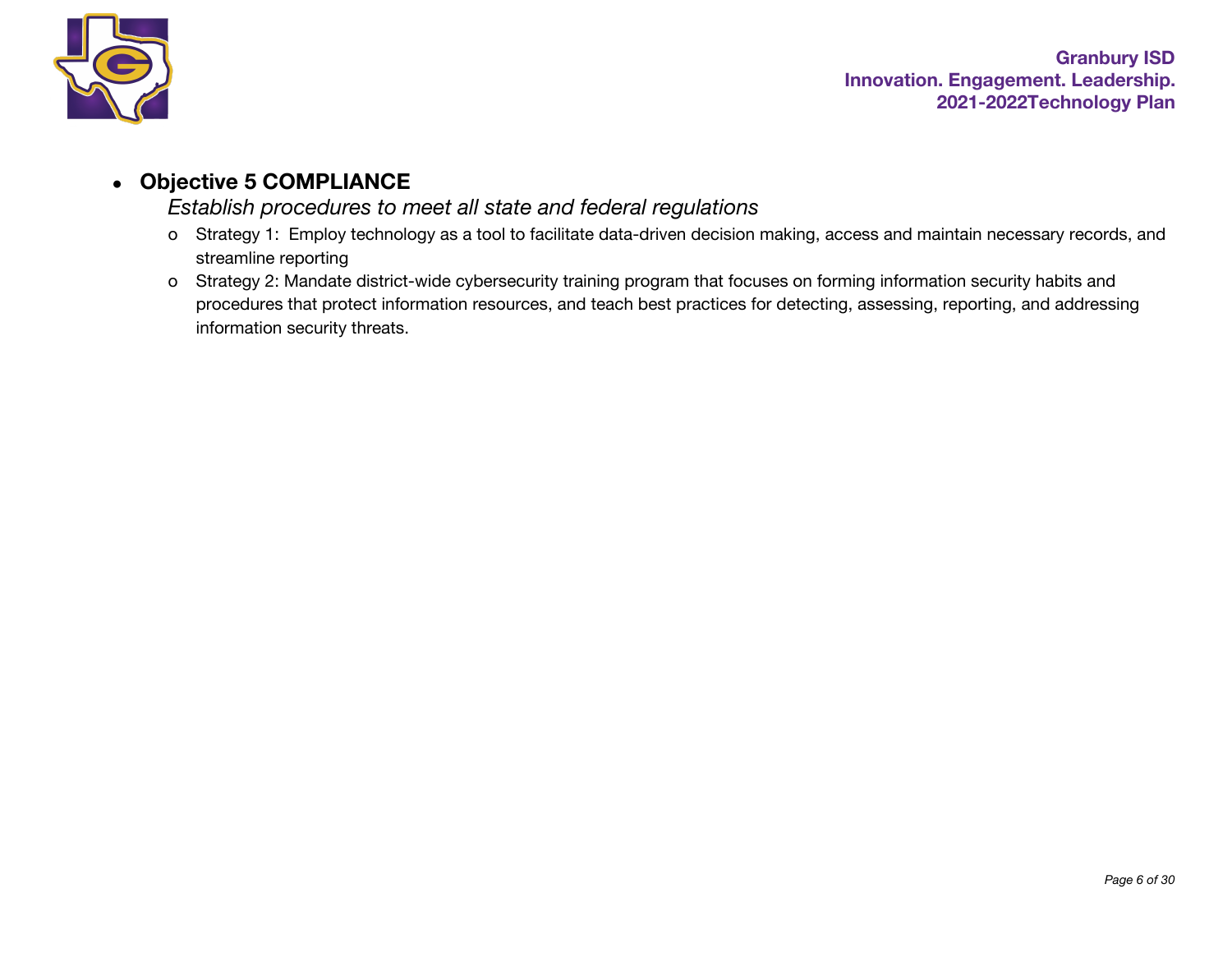

#### *OBJECTIVE 1: GISD NETWORK*

*We will provide and maintain an optimal infrastructure that supports the appropriate number of devices to engage students in innovative, balanced, ethical, authentic learning opportunities.*

| <b>Supporting</b><br><b>CASE/</b><br><b>Modern</b><br>Learning<br><b>Data</b><br><b>Variables</b> | <b>CLASSROOM</b><br>• 92% of students report frequency of computer use in the classroom at least once per week<br>79% of students report daily computer use in the classroom<br>96% of students report having access to a computer at school when they need one<br><b>ACCESS</b><br>70% of teachers report that the quality of internet speed at school is excellent or above average, 25% report it is<br>average<br>• 75% of teachers report that the quality of support for problems disrupting instruction is above average or excellent<br><b>SKILLS</b><br>• 550 GISD educators had direct instruction in technology integration<br>o First ever virtual and face-to-face #Teach4Gr8ness<br>o Attendance for presenters and attendees was split in half<br><b>ENVIRONMENT</b><br>752 wireless access points are available for connectivity<br>Staff & student devices include 7326 Chromebooks, 2554 iPads, and 1130 Chromeboxes in GISD<br><b>MODERN LEARNING</b><br>50% of School Leaders and 29% of Teachers rate the Internet speed Above Average and 50% of School Leaders and<br>57% of Teachers rate it Average. |
|---------------------------------------------------------------------------------------------------|-------------------------------------------------------------------------------------------------------------------------------------------------------------------------------------------------------------------------------------------------------------------------------------------------------------------------------------------------------------------------------------------------------------------------------------------------------------------------------------------------------------------------------------------------------------------------------------------------------------------------------------------------------------------------------------------------------------------------------------------------------------------------------------------------------------------------------------------------------------------------------------------------------------------------------------------------------------------------------------------------------------------------------------------------------------------------------------------------------------------------------|
|                                                                                                   | 77% of Students report they have access to the Internet when needed, 12% have access but state it's not very fast, and<br>6% of students report they do not have access when needed.                                                                                                                                                                                                                                                                                                                                                                                                                                                                                                                                                                                                                                                                                                                                                                                                                                                                                                                                          |
|                                                                                                   | Texas Long Range Plan for Technology 2018-2023                                                                                                                                                                                                                                                                                                                                                                                                                                                                                                                                                                                                                                                                                                                                                                                                                                                                                                                                                                                                                                                                                |
| <b>Equitable Access</b><br>$\bullet$                                                              | Personalized, Flexible, Empowered Learning                                                                                                                                                                                                                                                                                                                                                                                                                                                                                                                                                                                                                                                                                                                                                                                                                                                                                                                                                                                                                                                                                    |

• Safety and Security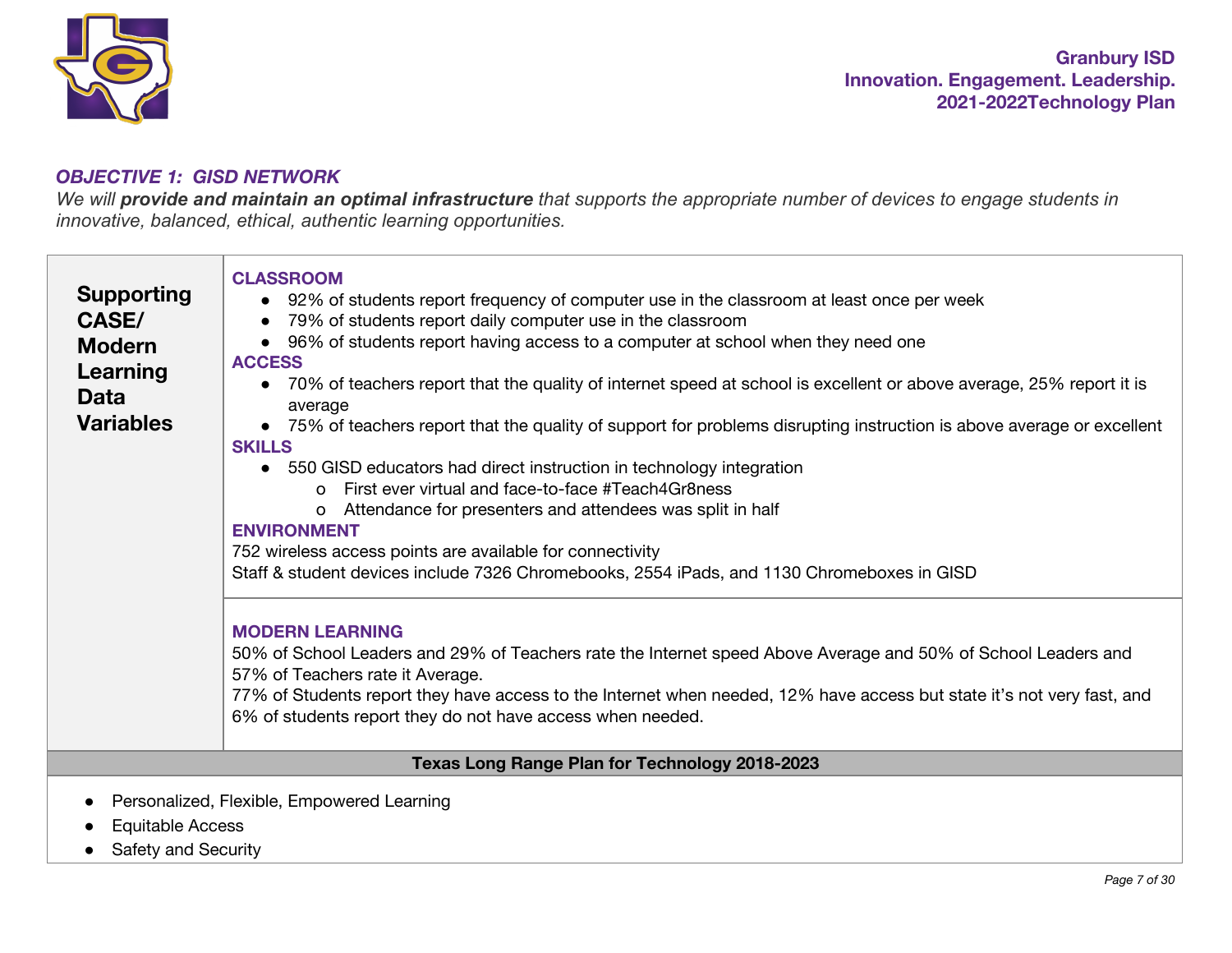

Maintain infrastructure that facilitates communication, instruction, and other educational services

*The state recommends a 10GB WAN and at least 1GB internet access per 1000 students. In GISD, a 10GB WAN is in place for all campuses and 11GB of internet is available across GISD. Construction of GISD owned, leased lit fiber installation to all GISD campuses and buildings (with the exemption of Mambrino) is scheduled to be finished district wide by June of 2021. All network equipment is maintained according to industry standards. The network operations center (NOC) is an integral part of this process.*

| <b>LRPT</b>                                                                                                                                  | <b>Owner</b>                                                        | <b>Timeline</b>     | <b>Budget/Resources</b>                                                                                                                                                                                                                                                                                                                                                                             | <b>Success Measure</b>                                                                                                                                                                                                                                                                                               |
|----------------------------------------------------------------------------------------------------------------------------------------------|---------------------------------------------------------------------|---------------------|-----------------------------------------------------------------------------------------------------------------------------------------------------------------------------------------------------------------------------------------------------------------------------------------------------------------------------------------------------------------------------------------------------|----------------------------------------------------------------------------------------------------------------------------------------------------------------------------------------------------------------------------------------------------------------------------------------------------------------------|
| Personalized,<br>$\bullet$<br>Flexible,<br>Empowered<br>Learning<br>Equitable Access<br>Safety and<br>Security<br>Reliable<br>Infrastructure | Director of<br>Technology<br><b>Senior Network</b><br>Administrator | June 2021-June 2022 | \$603,160<br>Funding sources include<br>eRate funds and the<br>technology budget<br>All necessary<br>forms on file with<br><b>USAC</b><br>Valid support<br>contracts<br>Industry standard<br>equipment<br>Necessary<br>Storage<br>Environment<br>Internet filtering<br>$\bullet$<br>software in place<br>according to rules<br>and regulations<br>Valid ISDN Prime<br>Interfaces with<br><b>DID</b> | Uninterrupted availability of<br>$\bullet$<br>necessary access to resources<br>Valid fiber optic lease contract<br>$\bullet$<br>Valid internet service contracts<br>with Zayo<br>Technology inventory<br>Network statistics<br>Valid telephone service<br>contract<br>Partnership with ESC XI<br>Internet Consortium |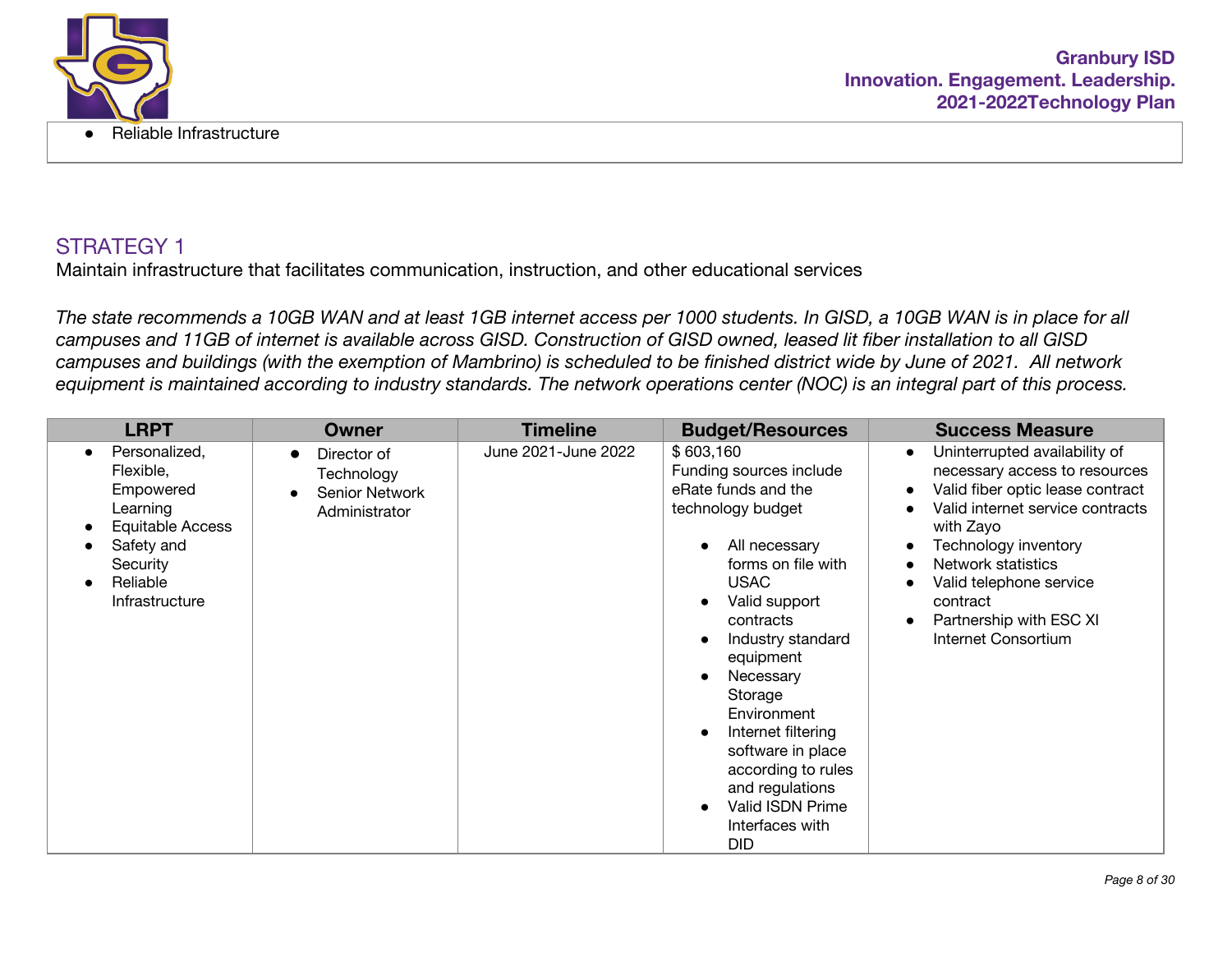

Ensure appropriate resources are in place to support and maintain networks and equipment

*With the increased reliance on technology, it is imperative that GISD experience minimal downtime. To ensure this, GISD maintains valid support contracts for mission critical software and hardware. Battery-powered backups are in place in all racks, as well as a generator in the network operations center (NOC). GISD also stays current on domain name registration, district-owned IP blocks, licensing for all software for both servers and end-user equipment. A disaster recovery solution is also in place, including hardware and software.*

| <b>LRPT</b>                                                                                                                                                                         | Owner                                                               | <b>Timeline</b>     | <b>Budget/Resources</b>                                                                                                                                                                                                                                             | <b>Success Measure</b>                                                                                                                                                                                                                                                                              |
|-------------------------------------------------------------------------------------------------------------------------------------------------------------------------------------|---------------------------------------------------------------------|---------------------|---------------------------------------------------------------------------------------------------------------------------------------------------------------------------------------------------------------------------------------------------------------------|-----------------------------------------------------------------------------------------------------------------------------------------------------------------------------------------------------------------------------------------------------------------------------------------------------|
| Personalized,<br>$\bullet$<br>Flexible,<br>Empowered<br>Learning<br>Equitable Access<br>$\bullet$<br>Safety and<br>$\bullet$<br>Security<br>Reliable<br>$\bullet$<br>Infrastructure | Director of<br>Technology<br><b>Senior Network</b><br>Administrator | July 2021-June 2022 | \$276,570<br>Funding sources include<br>the technology budget<br>SmartNet<br>Microsoft<br><b>Licenses</b><br>ARIN registration<br><b>Extreme Contracts</b><br>UPS in place<br>Generator for<br>NOC.<br><b>Disaster Recovery</b><br>Documentation<br><b>Infoblox</b> | Valid license agreements<br>$\bullet$<br>Valid support contracts<br>$\bullet$<br>Full access to both IPv4 & IPv6<br>$\bullet$<br>networks<br>Technology inventory<br>$\bullet$<br>Network statistics<br>$\bullet$<br>Content filtering software<br>$\bullet$<br>Valid SSL Certificates<br>$\bullet$ |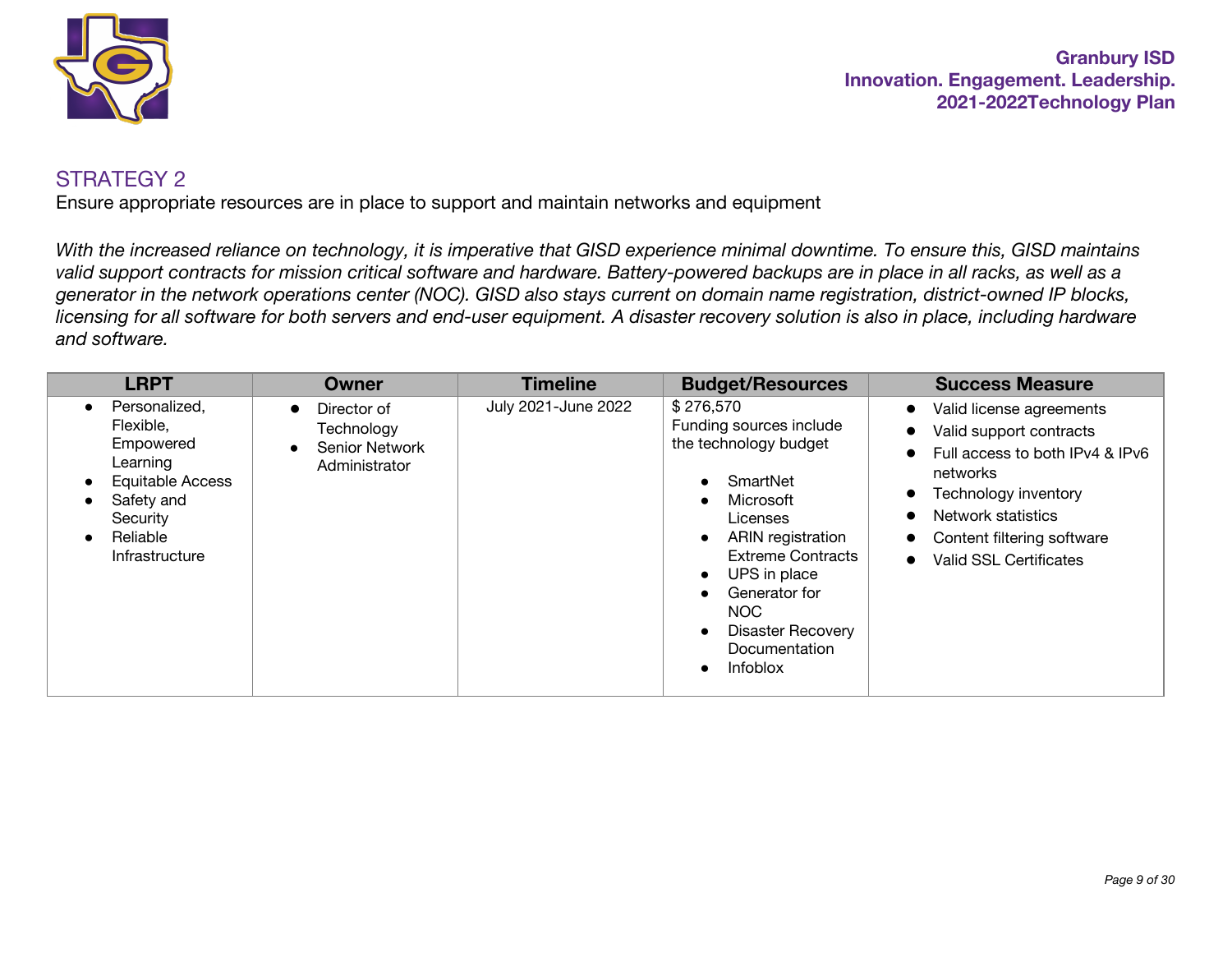

Increase network access in all learning spaces

*GISD strives to provide access to technology in all learning spaces. Outdoor learning spaces and common areas are essential to the learning process. GISD also maintains and secures access points in all GISD buildings and each classroom.*

| <b>LRPT</b>                                                                                                  | Owner                  | <b>Timeline</b>     | <b>Budget/Resources</b>                                                                                                                                 | <b>Success Measure</b>                                                                                                                             |
|--------------------------------------------------------------------------------------------------------------|------------------------|---------------------|---------------------------------------------------------------------------------------------------------------------------------------------------------|----------------------------------------------------------------------------------------------------------------------------------------------------|
| Personalized,<br>Flexible,<br>Empowered<br>Learning<br><b>Equitable Access</b><br>Reliable<br>Infrastructure | Director of Technology | July 2021-June 2022 | \$35,000<br>Funding source is the<br>technology budget and C2<br>eRate funds<br>Outdoor access<br>points<br>Dense coverage in<br>large common<br>spaces | Access in all learning spaces<br>$\bullet$<br>Classrooms<br>O<br>Outdoor learning areas<br>o<br>Large common areas<br>o<br><b>Student HotSpots</b> |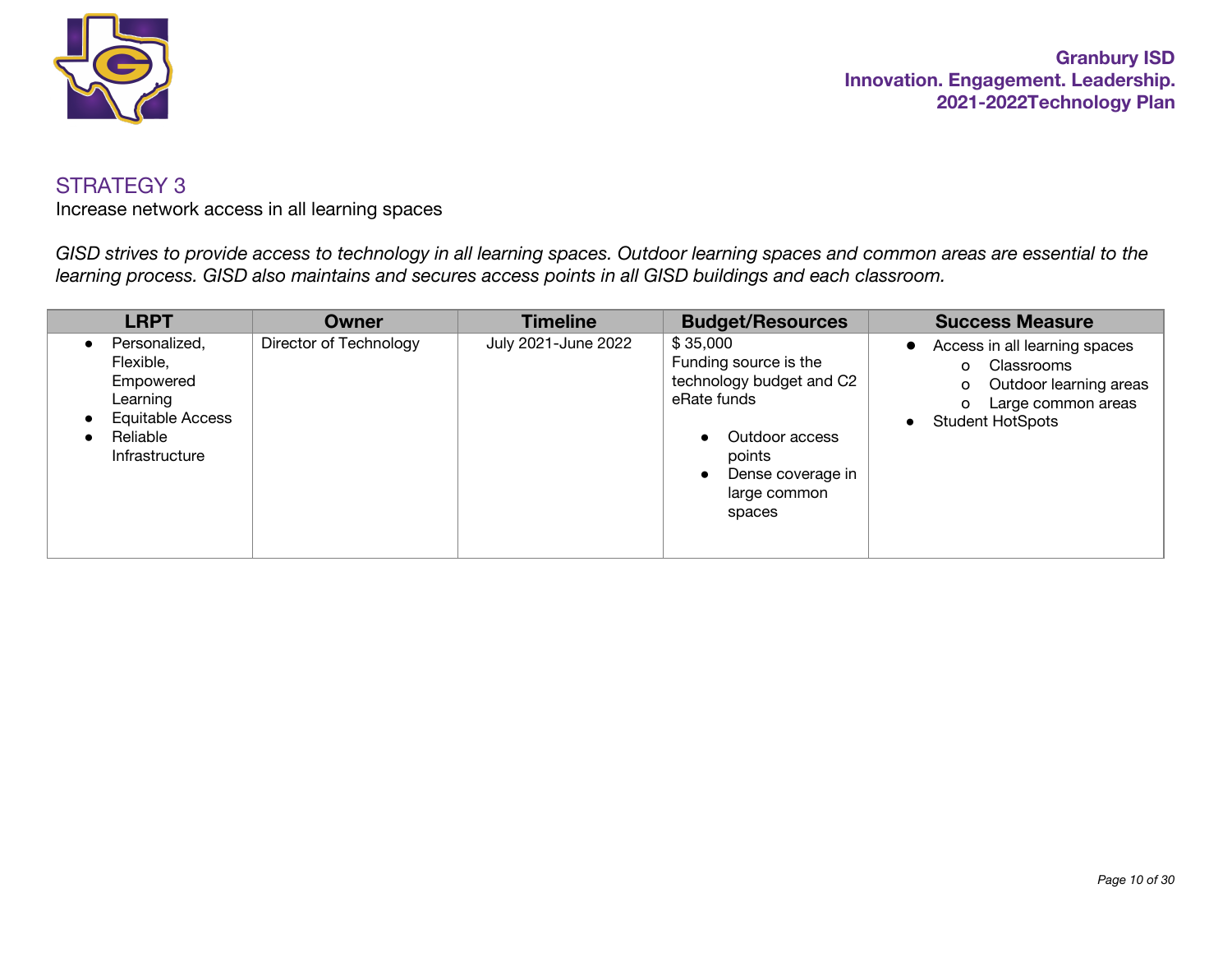

Continue the implementation of a cybersecurity policy to secure district cyberinfrastructure against cyberattacks and other cybersecurity incidents, determine cybersecurity risk, and implement mitigation planning

*GISD must determine cyber security risk and implement mitigation planning. GISD must work to maintain a secure district cyberinfrastructure against cybertattacks and other cybersecurity incidents. Each district must designate a cybersecurity coordinator to serve as the liaison between district and TEA. GISD must be prepared for any and all attacks on our network; as cybercriminals become more cunning, GISD must implement top of the line cybersecurity software for threat detection and response.*

| Safety and<br>Director of<br>Security<br>Technology<br>Reliable<br>Network<br>Administrators<br>Infrastructure | \$393,000<br>July 2021-June 2022<br>Funding source is the<br>technology budget<br><b>Adequate Firewall</b><br>Continuous<br>Monitoring | Logs<br>$\bullet$<br>Monitoring Stats and Software<br>$\bullet$<br><b>Cybersecurity Liaison</b><br>$\bullet$<br>Security plan<br><b>Incident Reports</b> |
|----------------------------------------------------------------------------------------------------------------|----------------------------------------------------------------------------------------------------------------------------------------|----------------------------------------------------------------------------------------------------------------------------------------------------------|
|----------------------------------------------------------------------------------------------------------------|----------------------------------------------------------------------------------------------------------------------------------------|----------------------------------------------------------------------------------------------------------------------------------------------------------|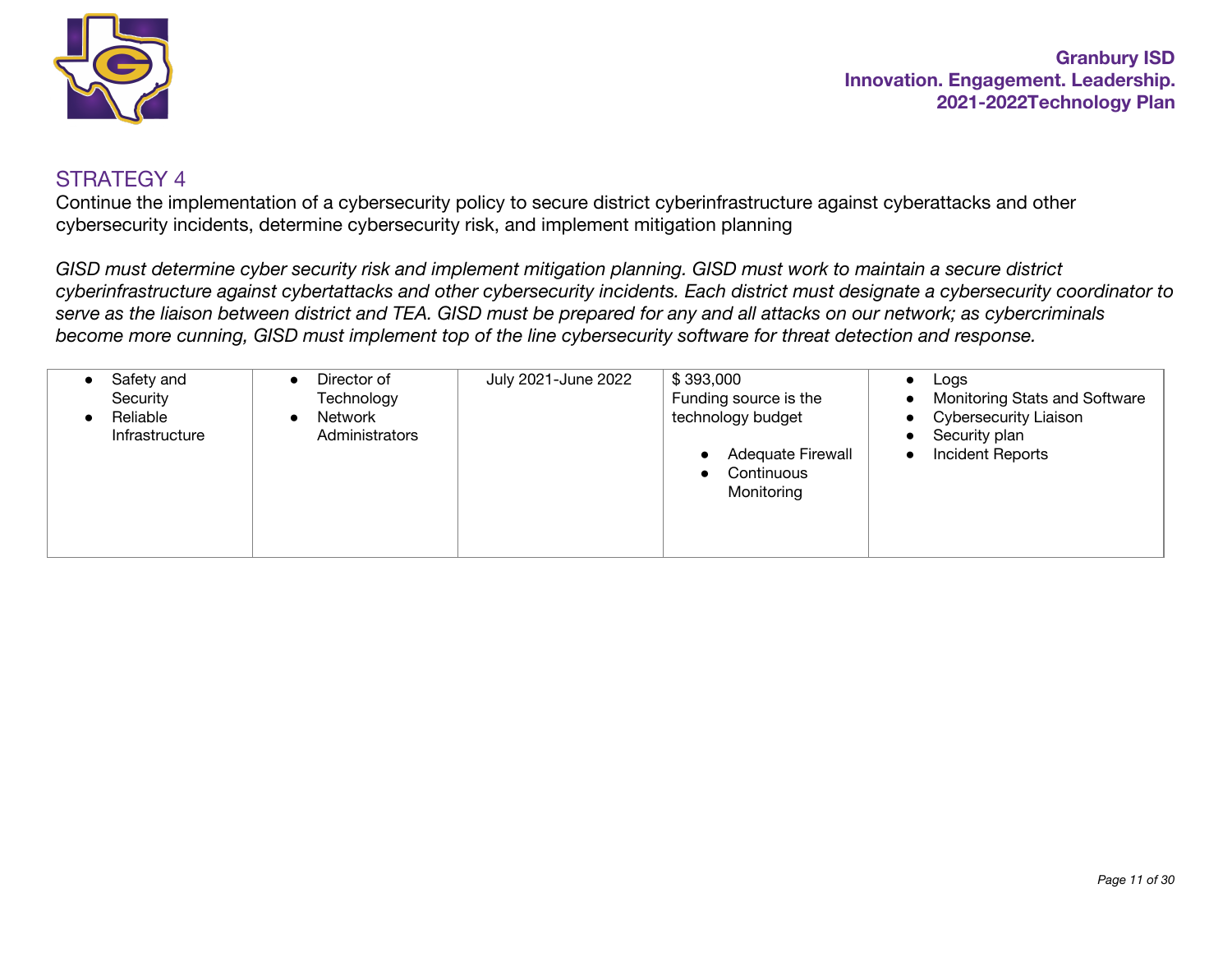

#### STRATEGY 5

Determine appropriate staffing to support an ever growing complex cybersecurity plan, technology implementation in the classroom, and increasing number of teacher and student devices

*GISD technology department will need to procure an appropriate amount of staff necessary to support the increase in the number of teacher and student devices throughout the district as well as instructional coordinators to support effective teacher implementation to maximize authentic student learning. GISD will also need to support the increase of cybersecurity protections, software, and training to keep the district safe from a possible cybersecurity attack.*

| <b>LRPT</b>                                                             | Owner                     | <b>Timeline</b>     | <b>Budget/Resources</b>                                                                                                                            | <b>Success Measure</b>                                                                                                                                                                                                                                                                                                                                    |
|-------------------------------------------------------------------------|---------------------------|---------------------|----------------------------------------------------------------------------------------------------------------------------------------------------|-----------------------------------------------------------------------------------------------------------------------------------------------------------------------------------------------------------------------------------------------------------------------------------------------------------------------------------------------------------|
| Personalized,<br>Flexible,<br>Empowered<br>Learning<br>Equitable Access | Director of<br>Technology | July 2021-June 2022 | $$ - -$<br>No funding necessary to<br>determine the appropriate<br>number of employees.<br>Local funds would be<br>used if personnel<br>increased. | Timely response to<br>$\bullet$<br>teacher/staff technology work<br>orders<br>Instructional Technology<br>Coordinators available to<br>support teaching and learning<br><b>Cybersecurity Coordinator</b><br>position to monitor and protect<br><b>GISD network</b><br>Software needed to monitor<br>and maintain reliable, safe<br>network infrastructure |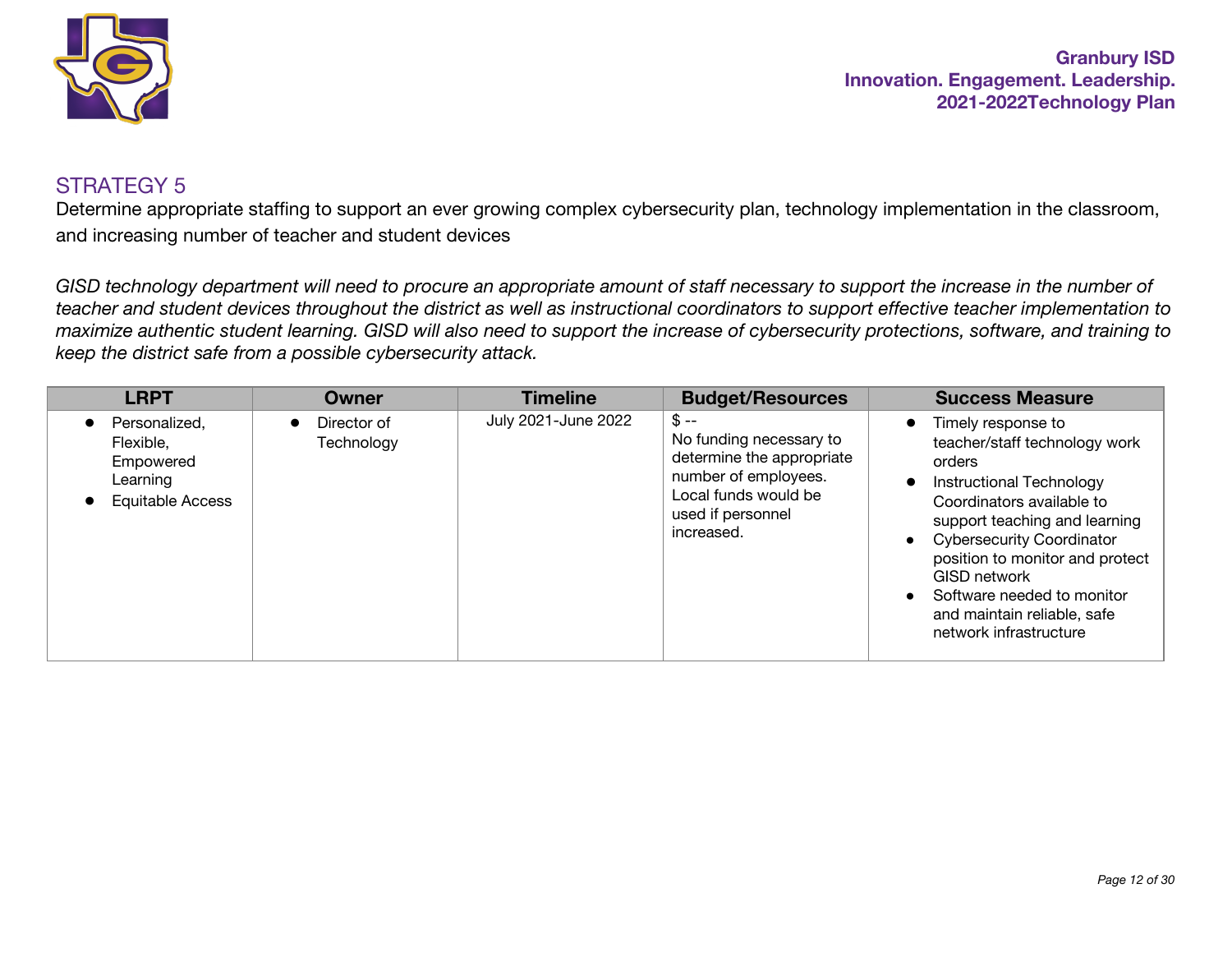

# *OBJECTIVE 2:* **DEVICES AND DEVICE DISTRIBUTION**

We will work with all stakeholders to determine the appropriate sustainable devices for each grade level to

*support balanced, innovative, engaging learning opportunities for all students.*

| <b>Supporting</b><br><b>CASE/</b><br><b>Modern</b><br>Learning<br><b>Data</b><br><b>Variables</b> | <b>CLASSROOM</b><br>• 68% of teachers regularly administer digital or online assessments to the majority of their students<br><b>ACCESS</b><br>In March of 2020<br>o 61% of teachers reported a one-to-one ratio of students to devices<br>76% of the time teachers were able to get devices when needed.<br>$\circ$<br><b>SKILLS</b><br>In March 2020,<br>o 30% of teachers reported they curate digital resources and tools at least weekly<br><b>ENVIRONMENT</b><br>According to inventory, all classroom teachers have access to a minimum of two devices. Those that have<br>attended a #Teach4Gr8ness conference have a third device.<br><b>MODERN LEARNING SURVEY</b> |
|---------------------------------------------------------------------------------------------------|------------------------------------------------------------------------------------------------------------------------------------------------------------------------------------------------------------------------------------------------------------------------------------------------------------------------------------------------------------------------------------------------------------------------------------------------------------------------------------------------------------------------------------------------------------------------------------------------------------------------------------------------------------------------------|
|                                                                                                   | In November 2020.<br>o When asked they were able to access enough devices when needed, 39% of teachers and 15% or school<br>leaders reported always and 38% of teachers and 70% of school leaders reported usually                                                                                                                                                                                                                                                                                                                                                                                                                                                           |
|                                                                                                   | <b>Texas Long Range Plan for Technology 2018-2023</b>                                                                                                                                                                                                                                                                                                                                                                                                                                                                                                                                                                                                                        |
| <b>Equitable Access</b><br>Reliable Infrastructure                                                | Personalized, Flexible, Empowered Learning                                                                                                                                                                                                                                                                                                                                                                                                                                                                                                                                                                                                                                   |

● Collaborative Leadership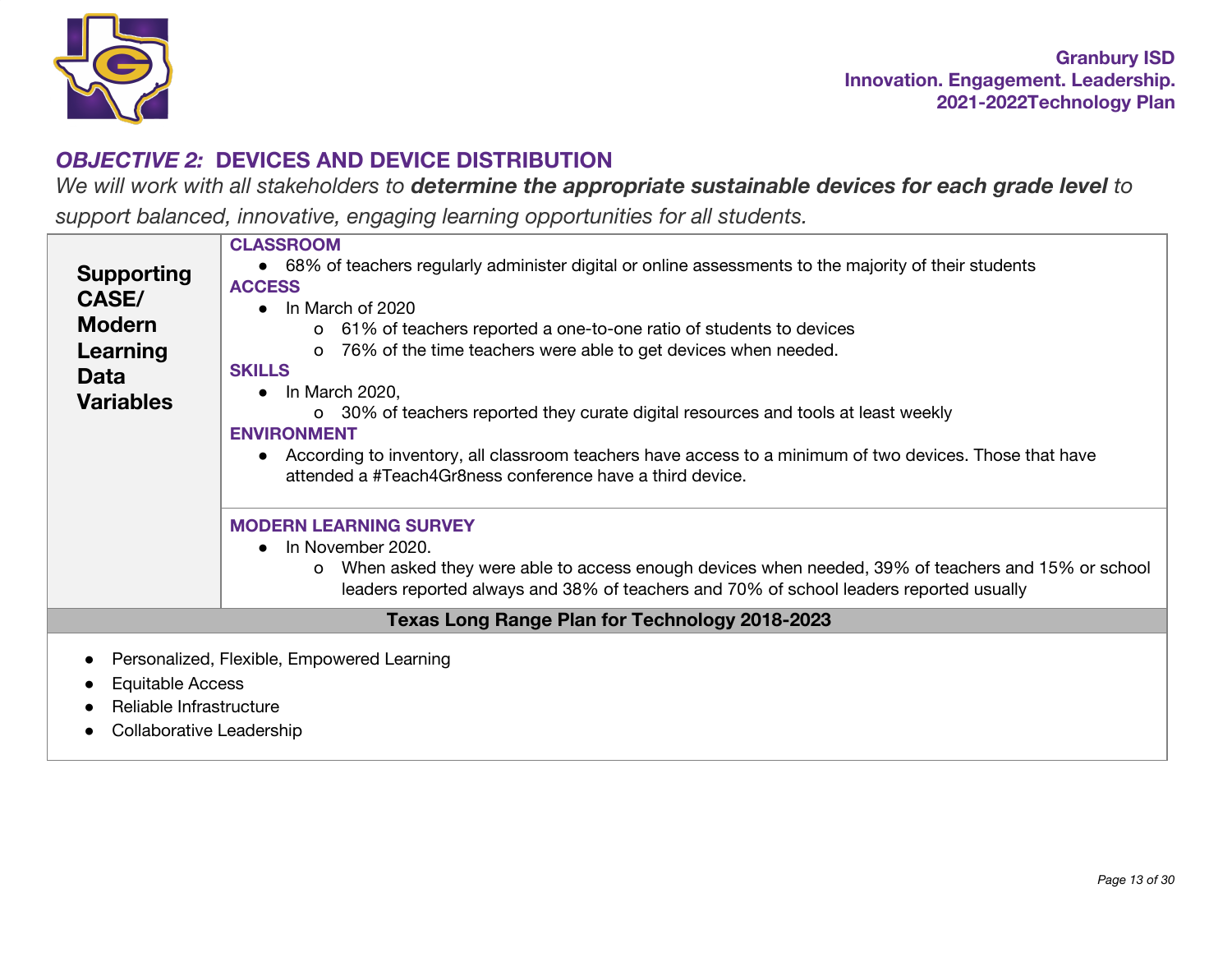

#### STRATEGY 1

Establish a committee that represents all involved stakeholders to determine the appropriate device for each grade level and content as determined by GISD initiatives.

*GISD works to ensure students are exposed to and have appropriate access to a variety of devices in order to select the most appropriate tool to accomplish the task at hand and completely demonstrate learning. As technology evolves and our district grows, we must continuously monitor and adjust available resources for all grade levels on a regular basis. This challenge is magnified by two large contributing factors; expiration and wear of current devices purchased by previous GISD bond monies, and the loss of devices due to mass distribution Spring 2020 during COVID-19 quarantine.*

| <b>LRPT</b>                                                                                                                          | Owner                                                                                                                                                                                                                                     | <b>Timeline</b>     | <b>Budget/Resources</b>                         | <b>Success Measure</b>                                                                                                                             |
|--------------------------------------------------------------------------------------------------------------------------------------|-------------------------------------------------------------------------------------------------------------------------------------------------------------------------------------------------------------------------------------------|---------------------|-------------------------------------------------|----------------------------------------------------------------------------------------------------------------------------------------------------|
| Personalized,<br>Flexible,<br>Empowered<br>Learning<br>Equitable Access<br>Reliable<br>Infrastructure<br>Collaborative<br>Leadership | Director of<br>$\bullet$<br>Technology<br>Instructional<br>$\bullet$<br>Technology<br>Campus<br>$\bullet$<br>Administration<br>Classroom<br>$\bullet$<br>Teachers<br>Students<br>$\bullet$<br>Parents<br>$\bullet$<br><b>School Board</b> | July 2021-June 2022 | $$ --$<br>No budget necessary for<br>committee. | Feedback from students &<br>$\bullet$<br>teachers<br>Usage statistics from all<br>$\bullet$<br>devices<br>Modern Learning Survey data<br>$\bullet$ |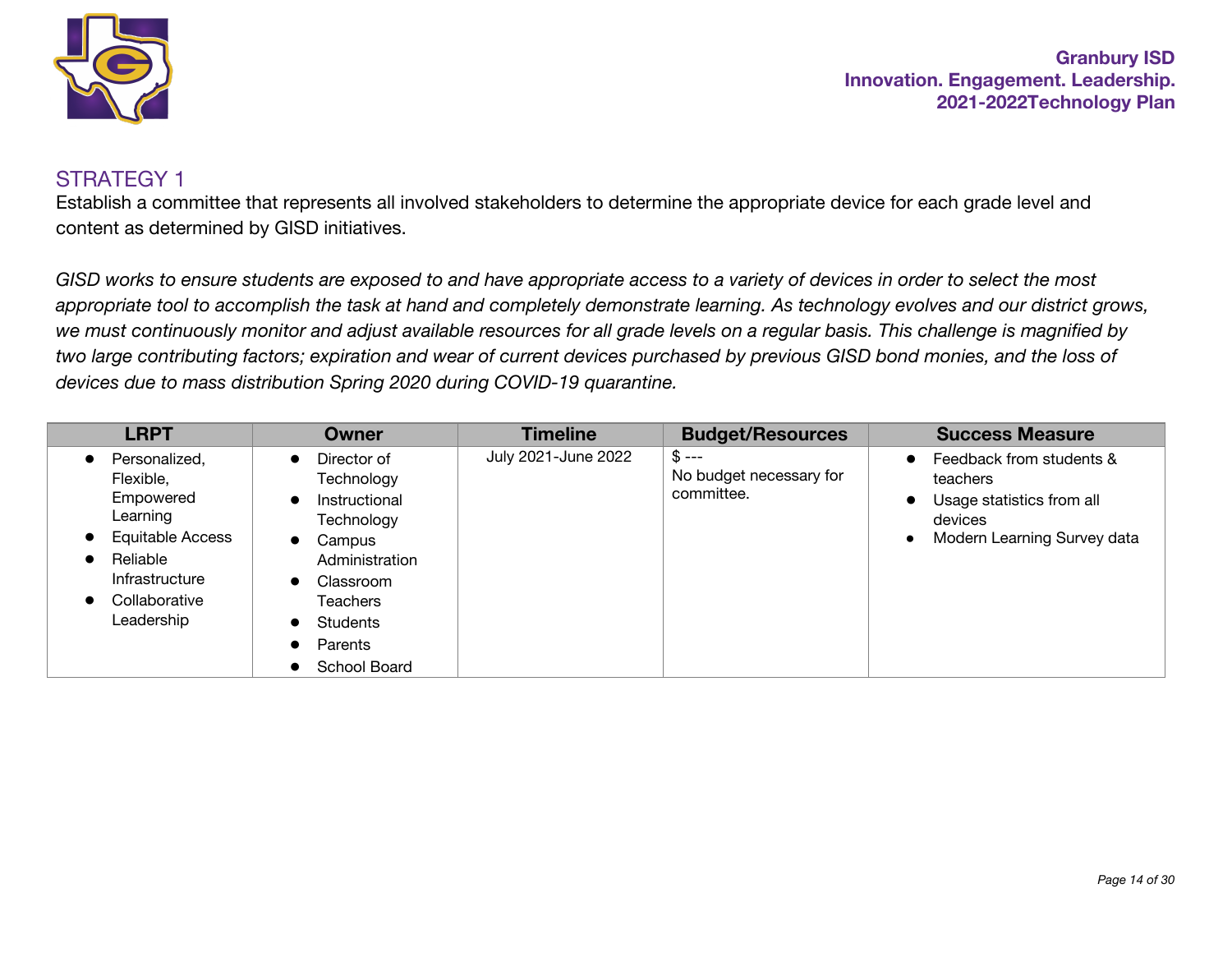

Secure financing to maintain an appropriate replacement schedule

*In preparation for G2025, the GISD technology staff will need to prepare for and secure financing to replace student and teacher devices, as well as network components. The operating systems of the Chromebooks purchased with the 2013 bond will expire September 2021; this means any program, software, or testing platform that operates on an updated operating system will not be compatible with these devices.*

| <b>LRPT</b>                                                                                           | Owner                                                              | <b>Timeline</b>     | <b>Budget/Resources</b>                                                                                                                                                                                                                                               | <b>Success Measure</b>                                                                                                                                                                                |
|-------------------------------------------------------------------------------------------------------|--------------------------------------------------------------------|---------------------|-----------------------------------------------------------------------------------------------------------------------------------------------------------------------------------------------------------------------------------------------------------------------|-------------------------------------------------------------------------------------------------------------------------------------------------------------------------------------------------------|
| Personalized,<br>Flexible.<br>Empowered<br>Learning<br>Equitable Access<br>Reliable<br>Infrastructure | Director of<br>$\bullet$<br>Technology<br>Technology<br>Department | July 2021-June 2022 | \$500,000<br>**Significant additional<br>funding must be<br>committed in order for<br>GISD to maintain a 4-year<br>replacement cycle for<br>existing equipment and a<br>larger investment is<br>necessary to strive to<br>become and maintain a<br>1:1 environment.** | Viable devices for all teachers<br>Timely replacement of<br>outdated or damaged devices<br>Budget amount directly<br>$\bullet$<br>correlates to decisions made<br>by committee of all<br>stakeholders |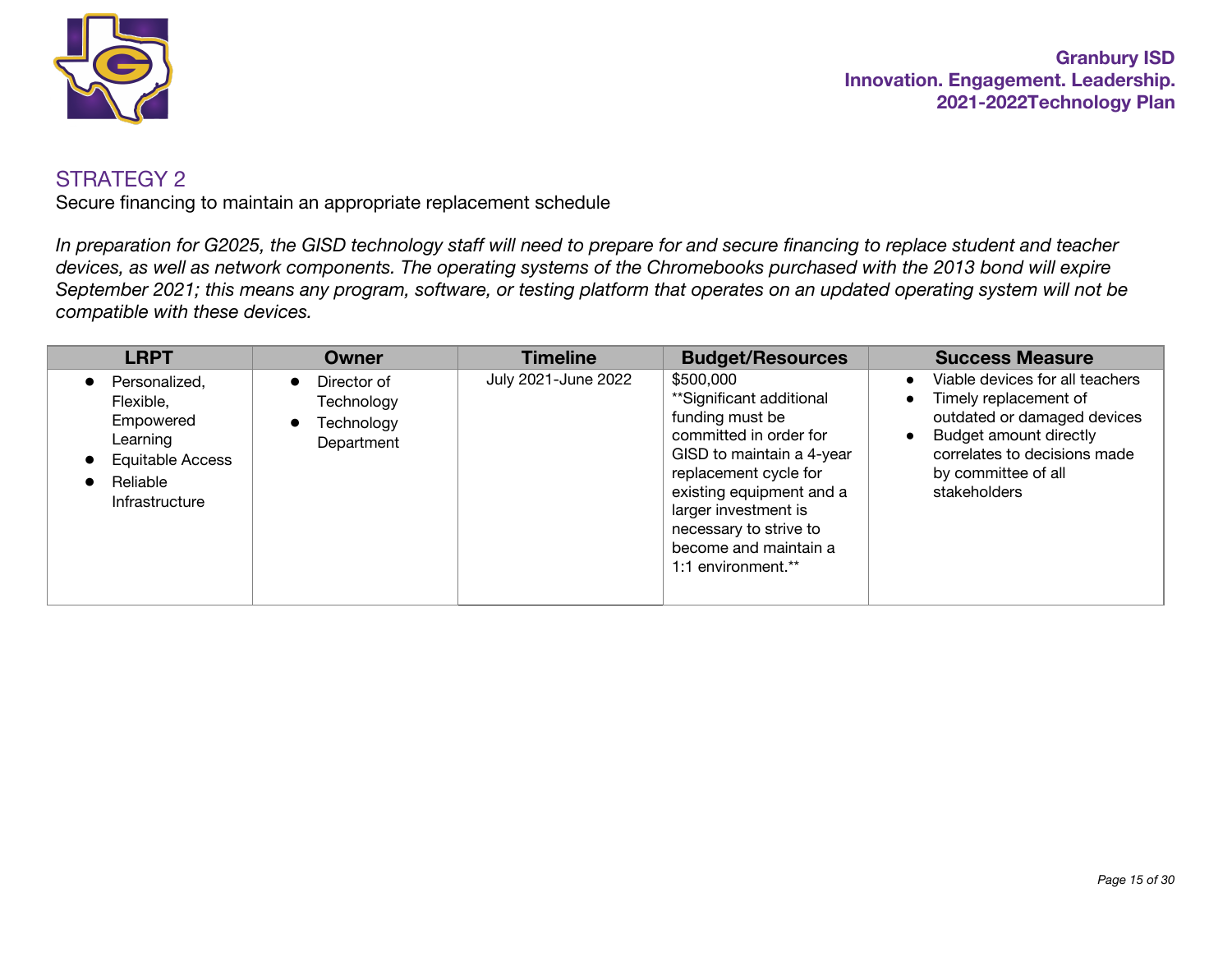

*Students will be exposed to an array of innovative, authentic learning opportunities empowering them to demonstrate their learning in a variety of creative, engaging methods.*

| <b>Supporting</b><br><b>CASE/</b><br><b>Modern</b><br>Learning | <b>CLASSROOM</b><br>• 41% of students reported they are asked to collaborate online with classmates at least weekly, but only<br>16% said the same about collaborating online with their teachers. 70% of students reported they are<br>never asked to collaborate online with students at other schools<br><b>ACCESS</b><br><b>SKILLS</b>                    |
|----------------------------------------------------------------|---------------------------------------------------------------------------------------------------------------------------------------------------------------------------------------------------------------------------------------------------------------------------------------------------------------------------------------------------------------|
| <b>Data</b>                                                    | • While 89% of our teachers utilize technology weekly to consume online content and collaborate online,                                                                                                                                                                                                                                                       |
| <b>Variables</b>                                               | only 33% of teachers utilize technology to think critically or create blogs, reviews, or participate in<br>learning networks<br><b>ENVIRONMENT</b><br>• When students were asked if they agree with this statement, "Technology use in class can improve<br>student learning,"<br>o 37% strongly agree<br>$o$ 32% agree<br>o 23% are neutral<br>o 5% disagree |
|                                                                | <b>MODERN LEARNING SURVEY</b>                                                                                                                                                                                                                                                                                                                                 |
|                                                                | • 70% of teachers report facilitating online learning for their students                                                                                                                                                                                                                                                                                      |
|                                                                | When teachers were asked if they create digital resources for their students, 24% stated always, 23%<br>stated usually, 31% stated sometimes, and 22% reported never                                                                                                                                                                                          |
|                                                                | When asked how often they used worksheets or physical textbooks, 26% reported daily, 26% reported<br>a few times a week, 16% reported a few times a month, 26% reported never                                                                                                                                                                                 |
|                                                                | Texas Long Range Plan for Technology 2018-2023                                                                                                                                                                                                                                                                                                                |
| <b>Equitable Access</b>                                        | Personalized, Flexible, Empowered Learning                                                                                                                                                                                                                                                                                                                    |

● Digital Citizenship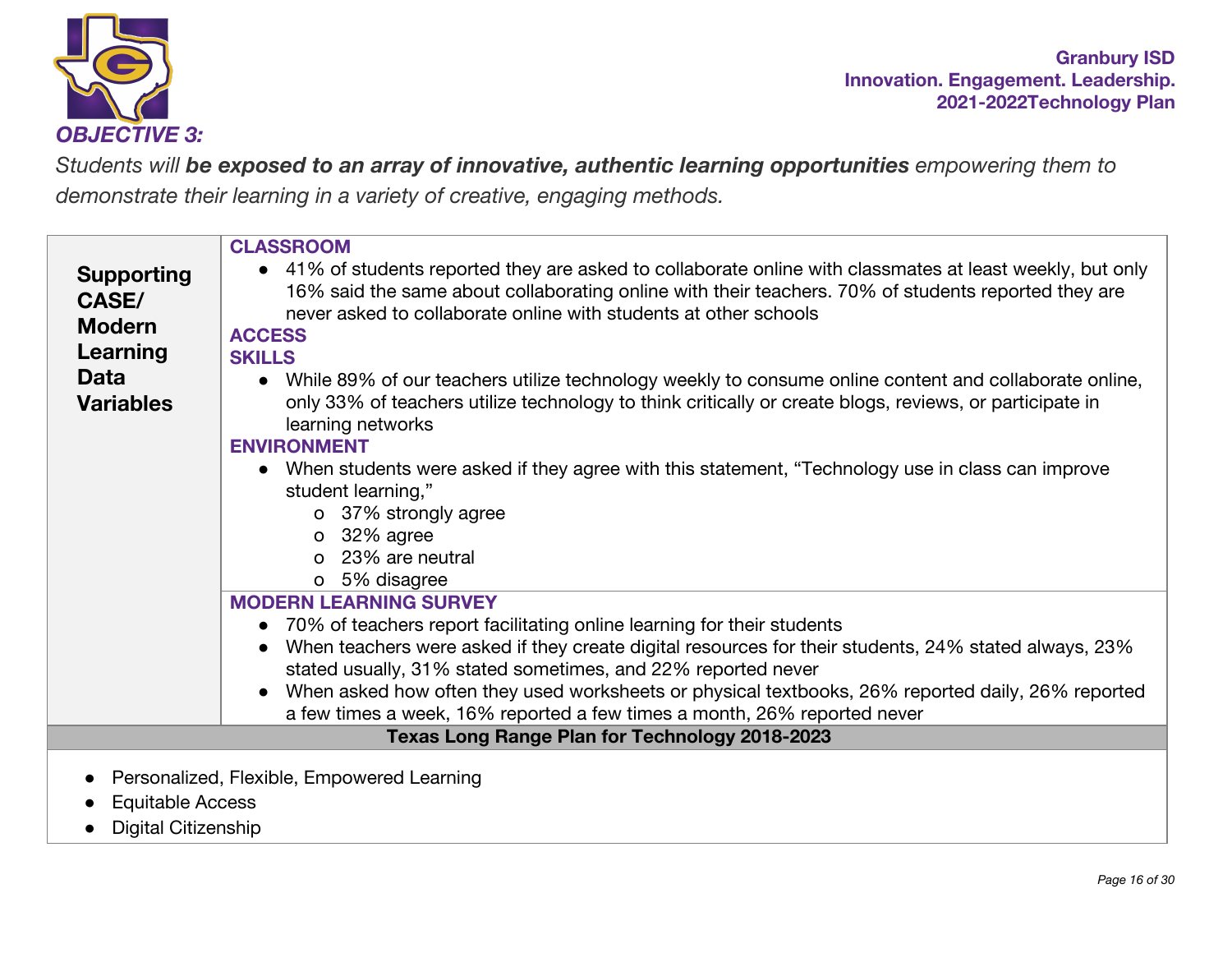

Empower students to utilize technology to think collaboratively and critically to solve real world problems

*GISD teachers must be equipped with the necessary skills in order to plan and provide authentic, real-world learning opportunities for students incorporating the 4Cs. These opportunities must be relevant, timely, and foster creativity, critical thinking, collaboration, and effective communication.*

| <b>LRPT</b>                                                                                    | <b>Owner</b>                                                                       | <b>Timeline</b>     | <b>Budget/Resources</b>                                                                                                                                                                                         | <b>Success Measure</b>                                                                                                                                                          |
|------------------------------------------------------------------------------------------------|------------------------------------------------------------------------------------|---------------------|-----------------------------------------------------------------------------------------------------------------------------------------------------------------------------------------------------------------|---------------------------------------------------------------------------------------------------------------------------------------------------------------------------------|
| Personalized.<br>Flexible.<br>Empowered<br>Learning<br>Equitable Access<br>Digital Citizenship | Director of<br>$\bullet$<br>Technology<br>Instructional<br>$\bullet$<br>Technology | July 2021-June 2022 | \$7,500<br>Funding sources include<br>the technology budget, the<br>special education<br>department budget, and<br>the curriculum department<br>budget<br>Course selection<br>Technology<br>resources available | <b>BrightBytes Data</b><br>PD Participation<br>Participation in 4th annual<br>#Teach4Gr8ness Rally June<br>2021<br>Teaches lesson plans reflecting<br>real world use of the 4Cs |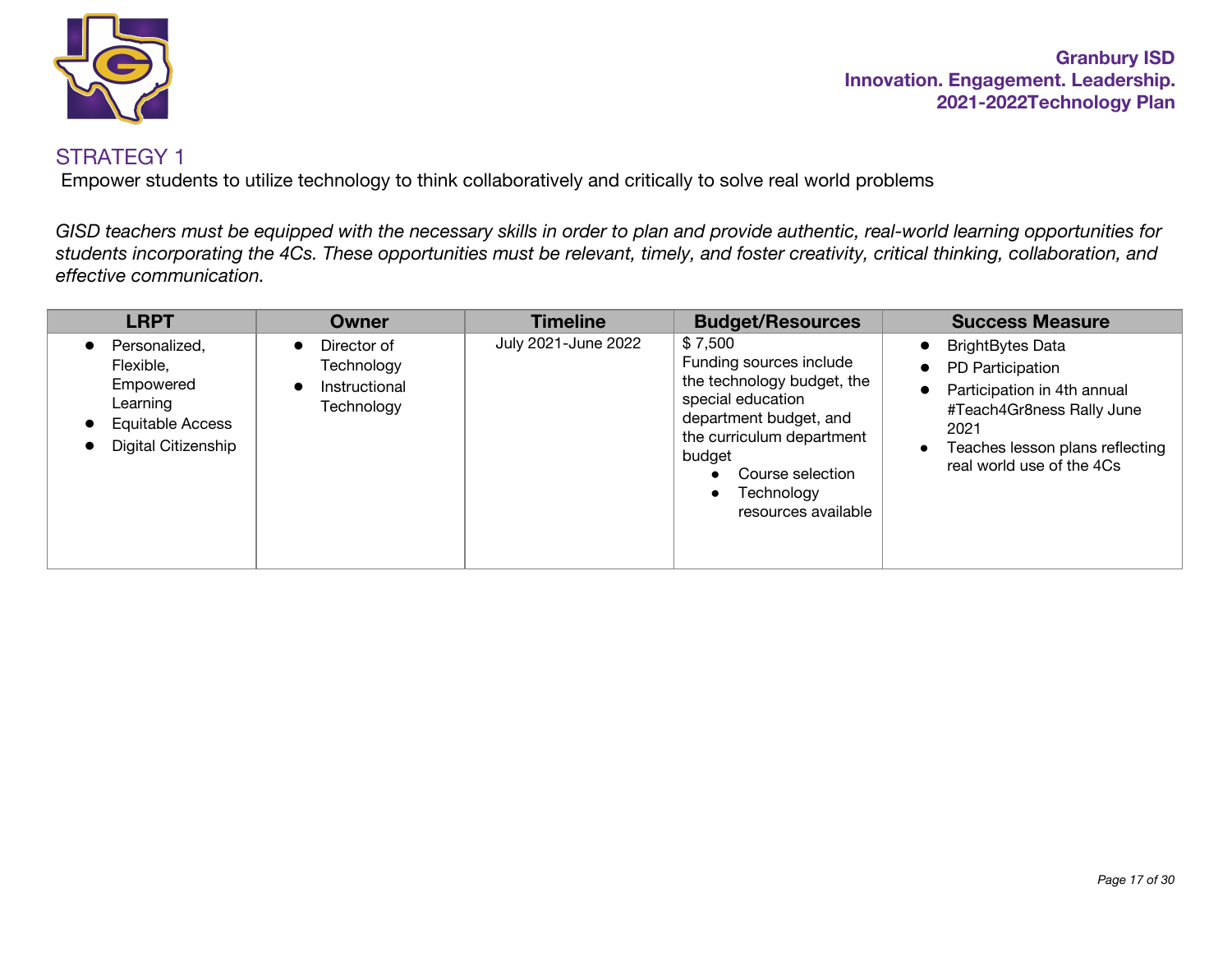

Through effective planning, develop engaging opportunities for students to take their learning beyond the walls of their classroom

*Technology allows students to grow exponentially through seeking experts outside of the school, city, and nation. Students are able to explore places they have never been and experience opportunities never before possible. GISD technology will model and secure opportunities for all teachers and students.*

| <b>LRPT</b>                                                                                                              | <b>Owner</b>                                                          | <b>Timeline</b>     | <b>Budget/Resources</b>                                                                                                                                                                               | <b>Success Measure</b>                                                                                                                                                                                                                      |
|--------------------------------------------------------------------------------------------------------------------------|-----------------------------------------------------------------------|---------------------|-------------------------------------------------------------------------------------------------------------------------------------------------------------------------------------------------------|---------------------------------------------------------------------------------------------------------------------------------------------------------------------------------------------------------------------------------------------|
| Personalized,<br>Flexible.<br>Empowered<br>Learning<br>Equitable Access<br>Digital Citizenship<br>Safety and<br>Security | Director of<br>$\bullet$<br>Technology<br>Instructional<br>Technology | July 2021-June 2022 | \$7,000<br>Funding sources include<br>technology budget, special<br>education budget, CTE<br>budget, and curriculum<br>department budget.<br>Instructional<br>Technology<br>Coordinator's<br>Schedule | PD Participation<br>$\bullet$<br><b>BrightBytes Data</b><br>6<br><b>Student Portfolios</b><br>Participation in<br>6<br>#Teach4Gr8ness Rally<br>Attendance at B.L.I.S.S<br>$\bullet$<br>(Blended Learning in Scope and<br>Sequence) training |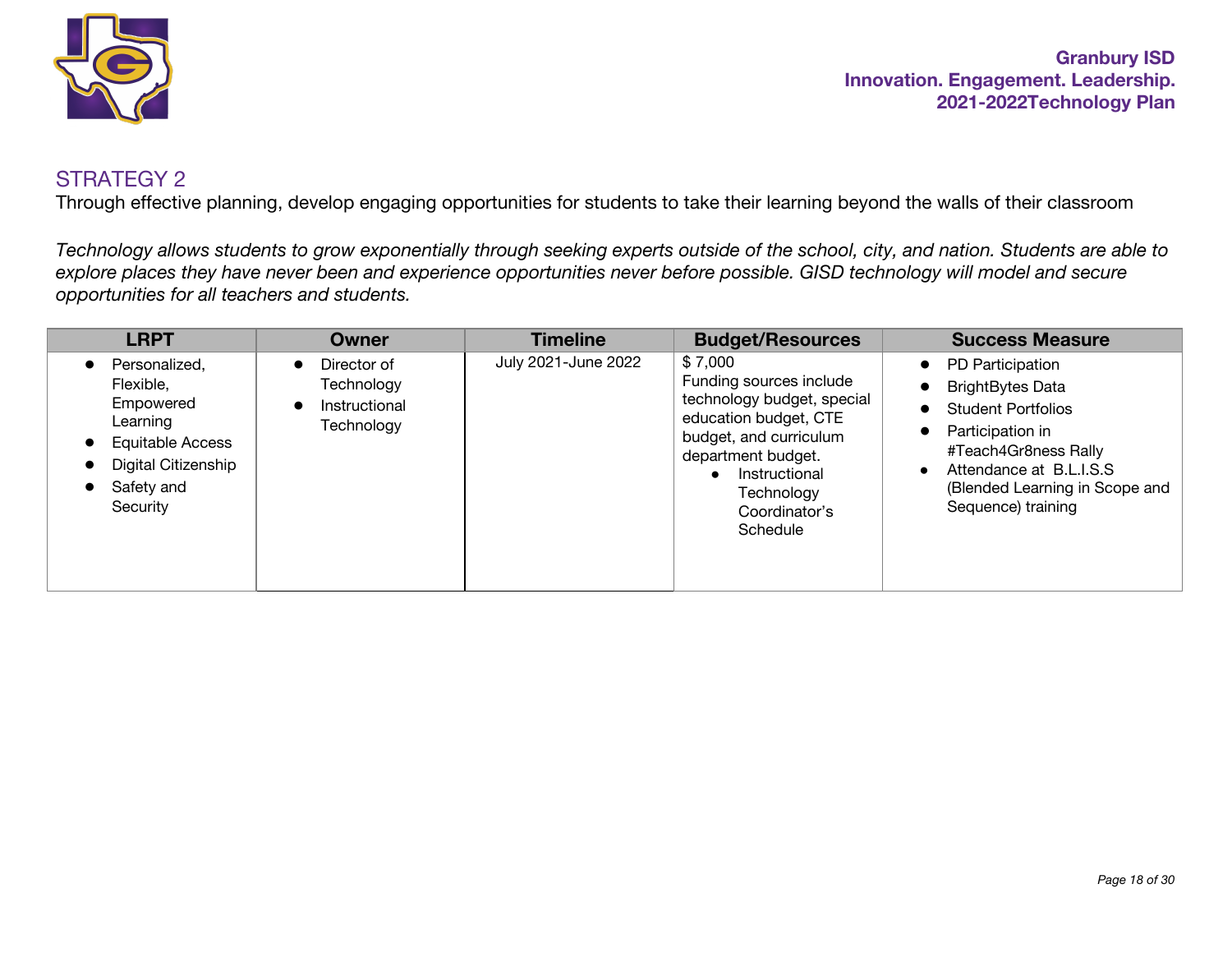

#### STRATEGY 3

Foster new educational challenges for students through genius hour, hour of code, enrichment clubs, new courses, and other learning opportunities

*GISD will investigate and bring engaging learning challenges to teachers and students that foster independence and stimulate creative problem solving skills. New challenges will expand on opportunities such as genius hour, enrichment classes, coding challenges, and 20% time, in order to reach as many students as possible.*

| <b>LRPT</b>                                                                                           | Owner                                                                                                                                                                                                            | <b>Timeline</b>     | <b>Budget/Resources</b>                                                                                                                                                                                                                                                                                           | <b>Success Measure</b>                                                                                                                                                                                                                                                                                     |
|-------------------------------------------------------------------------------------------------------|------------------------------------------------------------------------------------------------------------------------------------------------------------------------------------------------------------------|---------------------|-------------------------------------------------------------------------------------------------------------------------------------------------------------------------------------------------------------------------------------------------------------------------------------------------------------------|------------------------------------------------------------------------------------------------------------------------------------------------------------------------------------------------------------------------------------------------------------------------------------------------------------|
| Personalized,<br>Flexible.<br>Empowered<br>Learning<br><b>Equitable Access</b><br>Digital Citizenship | Director of<br>$\bullet$<br>Technology<br>Instructional<br>$\bullet$<br>Technology<br>Curriculum<br>$\bullet$<br>Department<br>Campus<br>Administration<br>Assistant<br>Superintendent<br><b>Human Resources</b> | July 2021-June 2022 | \$5,000<br>Funding sources include<br>technology budget, CTE<br>budget, and curriculum<br>department budget.<br>• CTE courses<br>offered at middle<br>and high schools<br>Bridging the gap<br>between Mambrino<br>STEAM and middle<br>school students<br>Instructional<br>Technology<br>Coordinator's<br>Schedule | PD Participation<br>$\bullet$<br><b>BrightBytes Data</b><br><b>Student Engagement</b><br>Organized Centers in<br>Classrooms<br><b>Classroom Visits</b><br>Participation in<br>$\bullet$<br>#Teach4Gr8ness Rally<br><b>Targeted Campus Strategies</b><br>Use of Learning Management<br>$\bullet$<br>Systems |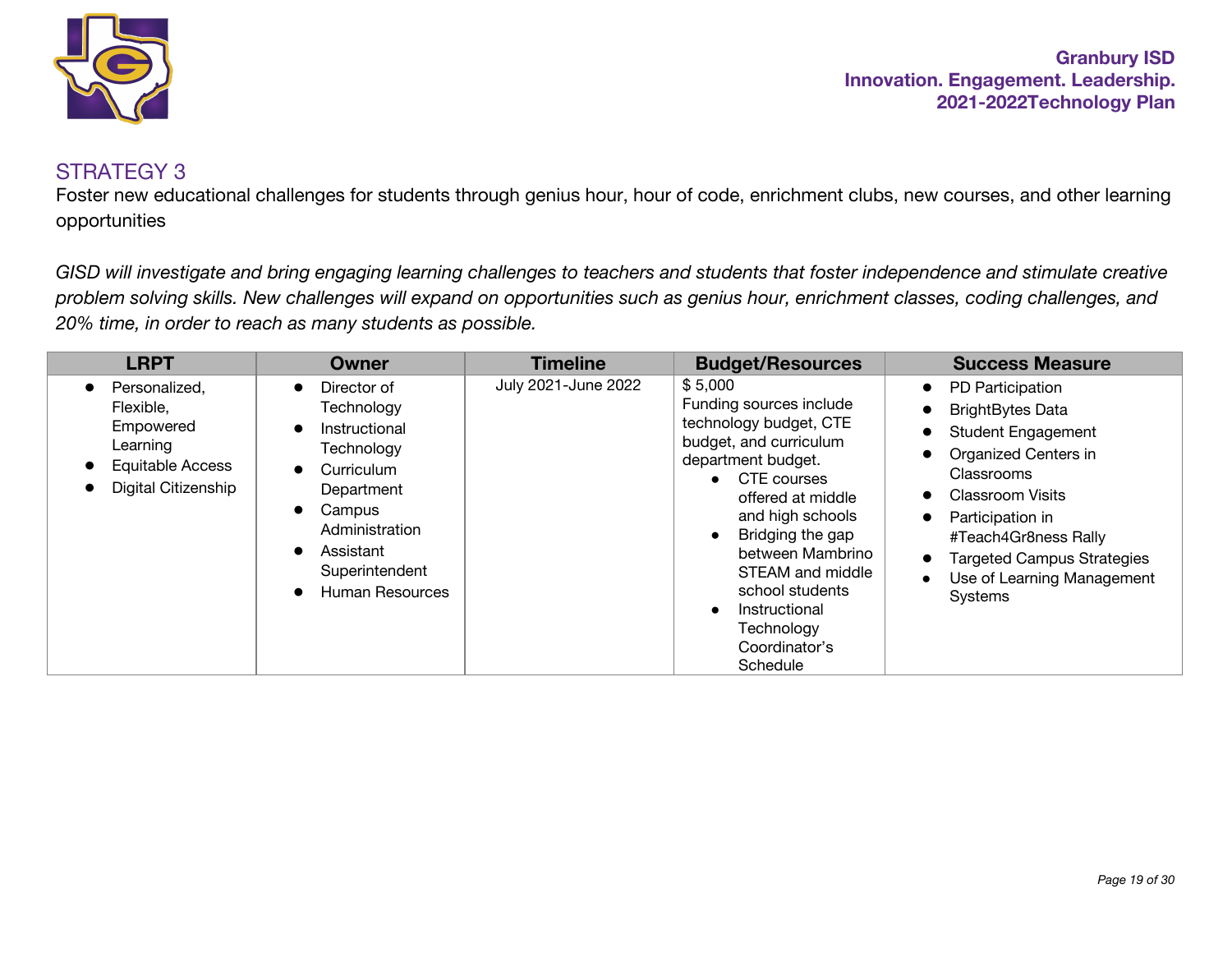

Provide an assortment of plugged and unplugged opportunities for students to demonstrate their learning

*Empower students with the freedom to adapt learning to their own interests, abilities, and style in order to maintain engaged, motivated learners with a purpose and an authentic audience.*

| <b>LRPT</b>                                                             | <b>Owner</b>                                                                                                               | <b>Timeline</b>     | <b>Budget/Resources</b>                                                                                                                                                                                                 | <b>Success Measure</b>                                                                                                                           |
|-------------------------------------------------------------------------|----------------------------------------------------------------------------------------------------------------------------|---------------------|-------------------------------------------------------------------------------------------------------------------------------------------------------------------------------------------------------------------------|--------------------------------------------------------------------------------------------------------------------------------------------------|
| Personalized,<br>Flexible,<br>Empowered<br>Learning<br>Equitable Access | Director of<br>$\bullet$<br>Technology<br>Instructional<br>Technology<br>Campus<br>$\bullet$<br>Administration<br>Teachers | July 2021-June 2022 | \$6,500<br>Funding sources include<br>technology budget, special<br>education budget, CTE<br>budget, campus budgets<br>and curriculum department<br>budget.<br>Instructional<br>Technology<br>Coordinator's<br>Schedule | PD Participation<br>$\bullet$<br><b>BrightBytes Data</b><br>Widespread usage of rubrics<br><b>Campus Enrichment/Genius</b><br>Hour participation |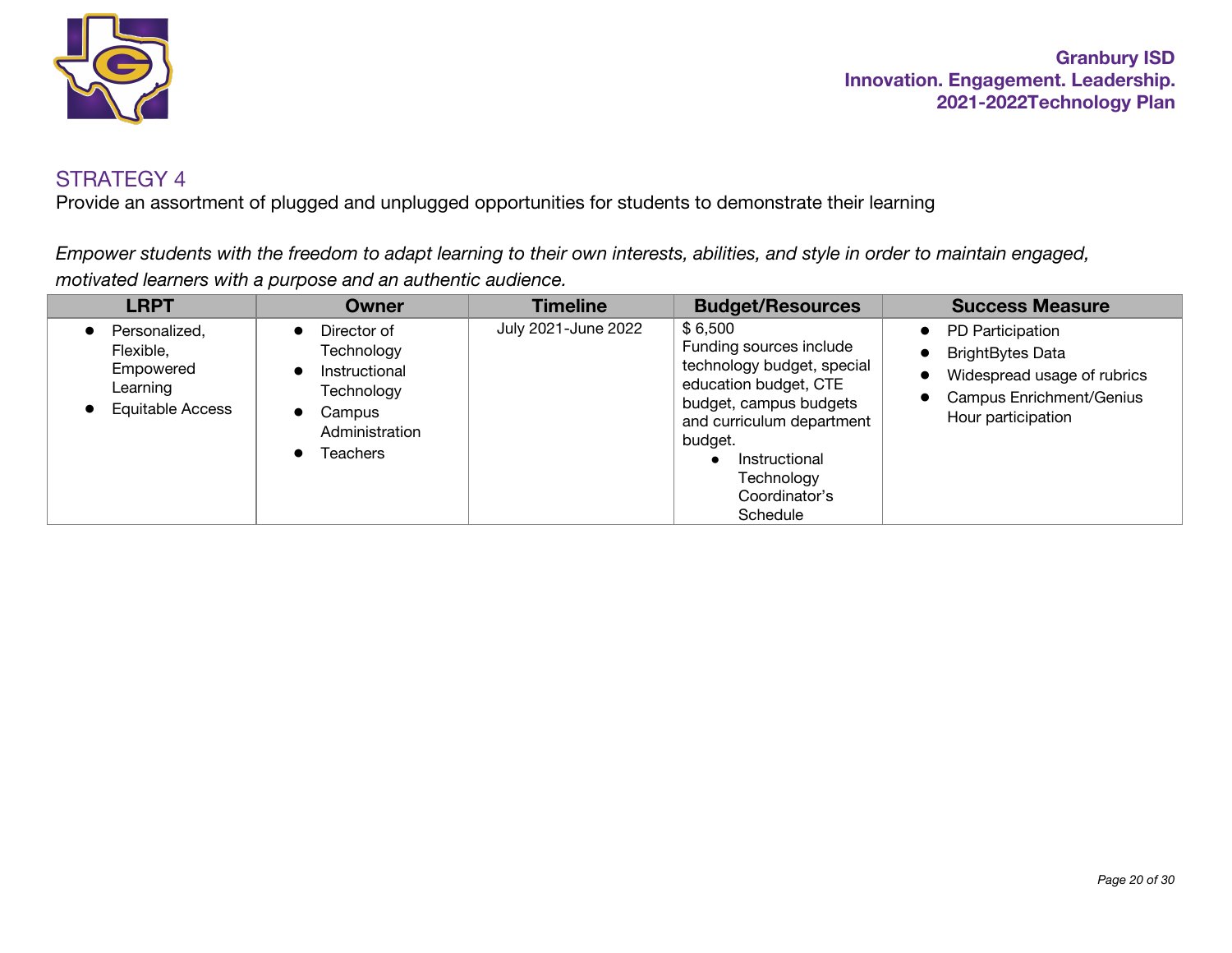

Embed digital citizenship into daily learning

*According to Senate Bill 11, "SBOE shall require each school district to incorporate instruction in digital citizenship into the district's curriculum, including information regarding the potential criminal consequences of cyberbullying."*

| <b>LRPT</b>                                                                                                                     | Owner                                                                                                                                                                                                                                     | <b>Timeline</b>      | <b>Budget/Resources</b>                                                                                                       | <b>Success Measure</b>                                                                                                                                                                                                                                                                          |
|---------------------------------------------------------------------------------------------------------------------------------|-------------------------------------------------------------------------------------------------------------------------------------------------------------------------------------------------------------------------------------------|----------------------|-------------------------------------------------------------------------------------------------------------------------------|-------------------------------------------------------------------------------------------------------------------------------------------------------------------------------------------------------------------------------------------------------------------------------------------------|
| Personalized,<br>Flexible,<br>Empowered<br>Learning<br><b>Equitable Access</b><br>Digital Citizenship<br>Safety and<br>Security | Director of<br>$\bullet$<br>Technology<br>Instructional<br>$\bullet$<br>Technology<br>Curriculum<br>$\bullet$<br>Department<br>Campus<br>$\bullet$<br>Administration<br>Campus<br>$\bullet$<br>Librarians<br>Classroom<br><b>Teachers</b> | July 2021- June 2022 | \$15,000<br>KnowBe4<br>G-Suite<br>$\bullet$<br>Nearpod<br>Skyward<br>Instructional<br>Technology<br>Coordinator's<br>Schedule | Teacher lesson plans<br>$\bullet$<br>Student created content<br>$\bullet$<br>Campus Discipline Data<br>$\bullet$<br>KnowBe4 Data<br>$\bullet$<br>NearPod/Common Sense<br>$\bullet$<br>Media Usage<br><b>Network Statistics</b><br>$\bullet$<br>Schools of Character<br>$\bullet$<br>Information |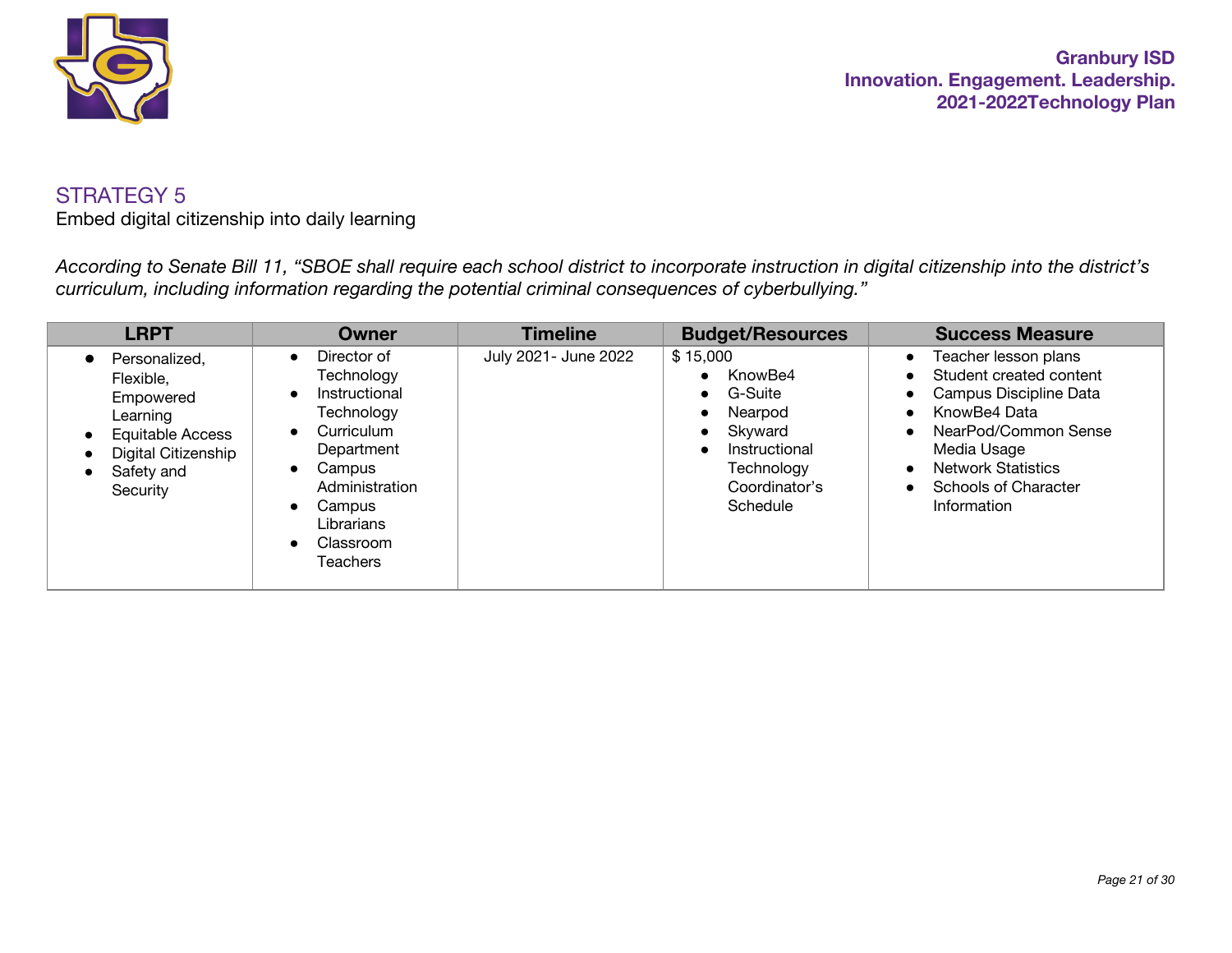

# *OBJECTIVE 4:*

*We will provide quality training opportunities for staff that support innovative, balanced, ethical, authentic* learning for students. (Training will be provided face-to-face, online, on-demand, in the classroom, and by request.)

|                   | <b>CLASSROOM</b>                                                                                         |
|-------------------|----------------------------------------------------------------------------------------------------------|
| <b>Supporting</b> | • 63% of teachers use technology to build and administer assessments that inform instructional practices |
| CASE/             | <b>ACCESS</b>                                                                                            |
| <b>Modern</b>     | GISD Instructional Technology Departmet offered 148 hours of professional development focused on         |
|                   | blended learning summer 2020                                                                             |
| Learning          | <b>SKILLS</b>                                                                                            |
| <b>Data</b>       | • 88% of teachers report that they are capable of finding good solutions when having issues with         |
| <b>Variables</b>  | technology                                                                                               |
|                   | <b>ENVIRONMENT</b>                                                                                       |
|                   | • When surveyed, teachers reported the following areas of interest for ongoing professional development  |
|                   | o 47% Online Tools for Critical Thinking                                                                 |
|                   | o 46% Multimedia Skills                                                                                  |
|                   | o 44% Classroom Management with Technology                                                               |
|                   | <b>MODERN LEARNING SURVEY</b>                                                                            |
|                   | • 63% of teachers report feeling safe in facilitating an online learning environment for their students  |
|                   | When surveyed, teachers reported the following areas of interest for ongoing professional development    |
|                   | o 42% Keeping Students Focused while using Technology                                                    |
|                   | o 43% Developing Areas for Critical Thinking                                                             |
|                   | o 31% Social Emotional Learning                                                                          |
|                   | Texas Long Range Plan for Technology 2018-2023                                                           |
|                   |                                                                                                          |
|                   | Personalized, Flexible, Empowered Learning                                                               |

- Equitable Access
- Digital Citizenship
- Collaborative Leadership
- Digital Citizenship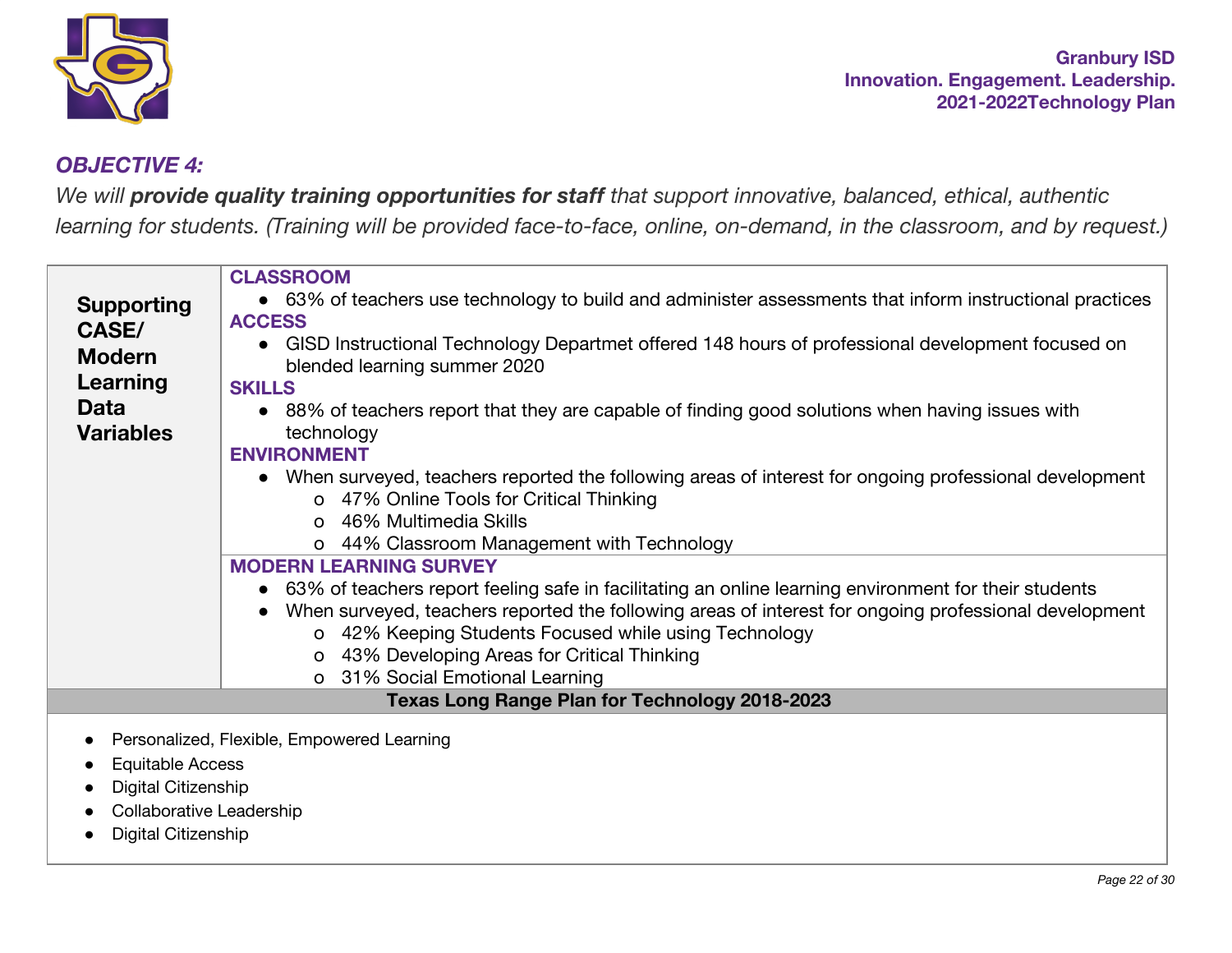

Empower teachers to bridge the belief-to-practice divide

*In order to meet the technology goals outlined in G2025, GISD technology must support teachers as they move from simply believing in the power of technology to leveraging it in the classroom. Professional learning must be driven on areas of need as well as supported by the instructional technology team through co-teaching, lesson planning, modeling, and collaboration during PLC/planning times.*

| <b>LRPT</b>                                                                                                                                                                              | <b>Owner</b>                                                                                                                | <b>Timeline</b>     | <b>Budget/Resources</b>                                                                                  | <b>Success Measure</b>                                                                                                                                                                                                                                                                                     |
|------------------------------------------------------------------------------------------------------------------------------------------------------------------------------------------|-----------------------------------------------------------------------------------------------------------------------------|---------------------|----------------------------------------------------------------------------------------------------------|------------------------------------------------------------------------------------------------------------------------------------------------------------------------------------------------------------------------------------------------------------------------------------------------------------|
| Personalized,<br>$\bullet$<br>Flexible,<br>Empowered<br>Learning<br><b>Equitable Access</b><br>$\bullet$<br>Digital Citizenship<br>$\bullet$<br>Collaborative<br>$\bullet$<br>Leadership | Director of<br>$\bullet$<br>Technology<br>Instructional<br>$\bullet$<br>Technology<br>Campus<br>$\bullet$<br>Administration | July 2021-June 2022 | \$20,000<br>Presenters for<br>#Teach4Gr8ness<br>Instructional<br>Technology<br>Coordinator's<br>Schedule | <b>BrightBytes Data</b><br>$\bullet$<br>PD Participation<br>$\bullet$<br>Participation in<br>$\bullet$<br>#Teach4Gr8ness Rally June<br>2021<br>Classroom technology<br>$\bullet$<br>implementation<br><b>Classroom Visits</b><br>$\bullet$<br>Shared vision of GISD<br>$\bullet$<br>technology integration |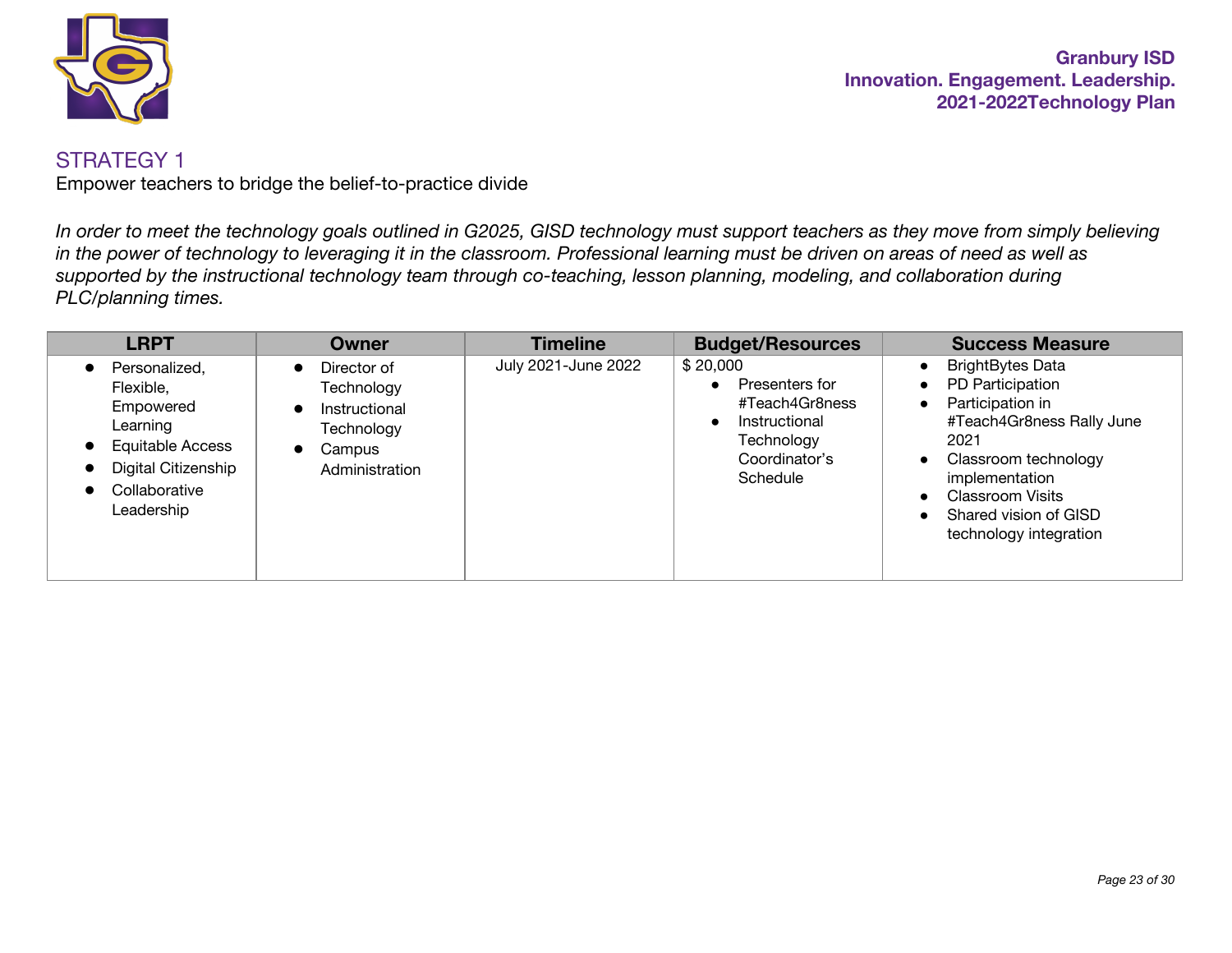

Foster 4C (communication, collaboration, creativity, and critical thinking) aligned professional development

*Understanding the importance for 21st century learning skills is vital to maintaining a teaching force that is prepared to incorporate technology into their teaching in meaningful ways. GISD Technology will encourage and support teachers by providing a supportive school environment that, in turn, fosters innovative classroom practices.*

| <b>LRPT</b>                                                                                                                                | Owner                                                    | <b>Timeline</b>     | <b>Budget/Resources</b>                                                                                                                                                                                                                                                                                   | <b>Success Measure</b>                                                                                                                                                                                                                                                                       |
|--------------------------------------------------------------------------------------------------------------------------------------------|----------------------------------------------------------|---------------------|-----------------------------------------------------------------------------------------------------------------------------------------------------------------------------------------------------------------------------------------------------------------------------------------------------------|----------------------------------------------------------------------------------------------------------------------------------------------------------------------------------------------------------------------------------------------------------------------------------------------|
| Personalized,<br>$\bullet$<br>Flexible,<br>Empowered<br>Learning<br>Equitable Access<br>Digital Citizenship<br>Collaborative<br>Leadership | Director of<br>Technology<br>Instructional<br>Technology | July 2021-June 2022 | \$75,000<br>G Suite<br>Nearpod<br>EdPuzzle<br>Kidblog<br>ZSpace<br><b>Library Software</b><br>Databases<br><b>Online Textbooks</b><br><b>BrainPop</b><br>NewsELA<br>Flipgrid<br>Storia<br><b>Education Galaxy</b><br>Microsoft Suite<br><b>AudioBooks</b><br>Other necessary<br>instructional<br>software | <b>BrightBytes Data</b><br>$\bullet$<br>PD Participation<br>$\bullet$<br>Participation in<br>$\bullet$<br>#Teach4Gr8ness Rally June<br>2021<br><b>Eduphoria Statistics</b><br>$\bullet$<br>Classroom technology<br>$\bullet$<br>implementation<br>Teacher participation in PLNs<br>$\bullet$ |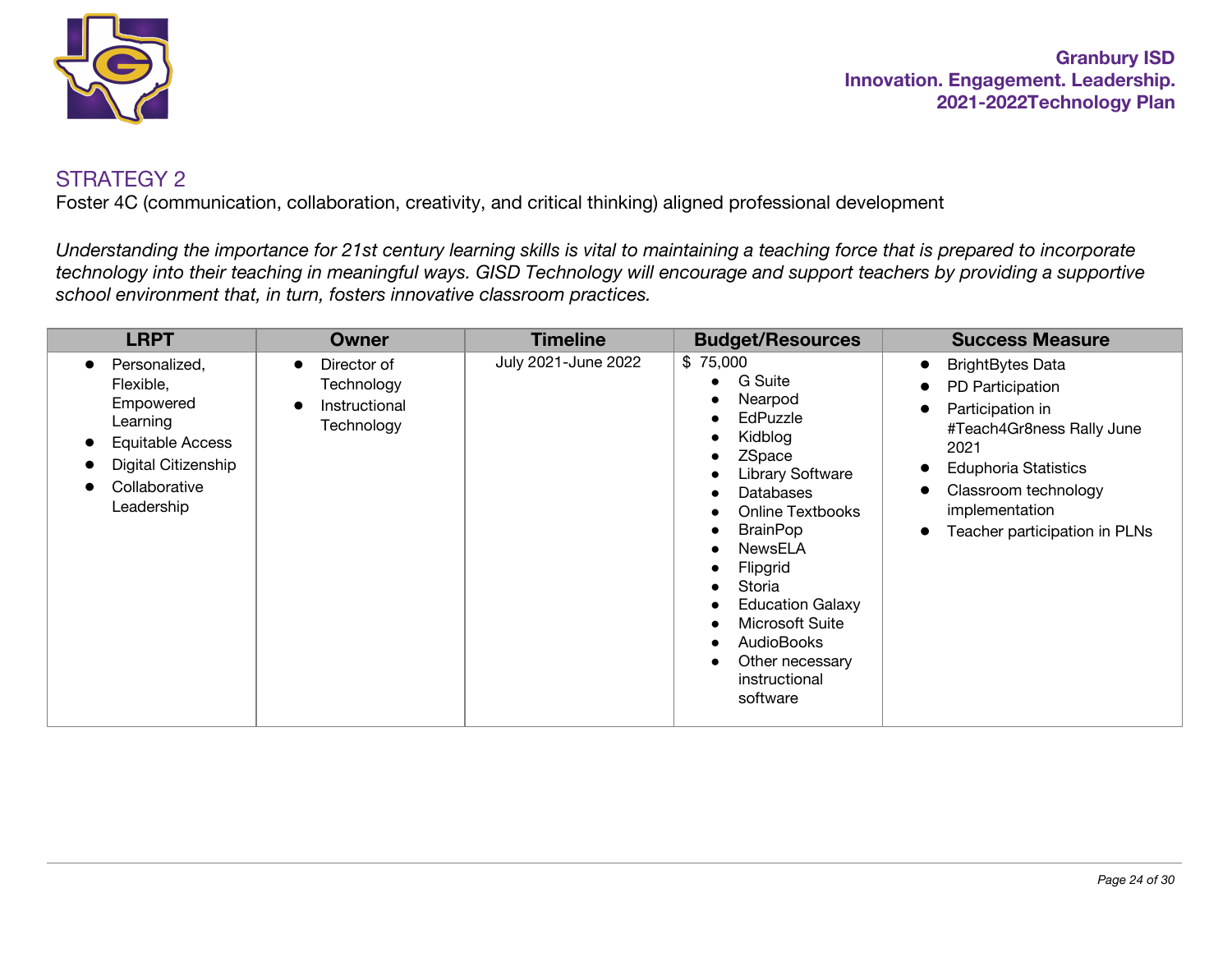

Provide targeted professional development aiming at differentiating instruction

*As the number of students in GISD grows and the needs of the students change, GISD must continue to strive for adaptive and individualized learning based on each student's needs and abilities. Specific tools and professional development must be provided in order to facilitate learning for all. The COVID-19 pandemic provided GISD teachers, administrators, students, and staff with some unique challenges and opportunities for growth; thus driving purposeful, targeted professional development geared toward differentiating instruction to all learners and learning styles.*

| <b>LRPT</b>                                                                                                                                                 | <b>Owner</b>                                                                                                                 | <b>Timeline</b>     | <b>Budget/Resources</b>                                                                                                                                                                                                                                                                                                                                                                                                                                                                                                   | <b>Success Measure</b>                                                                                                                                                                                                                                           |
|-------------------------------------------------------------------------------------------------------------------------------------------------------------|------------------------------------------------------------------------------------------------------------------------------|---------------------|---------------------------------------------------------------------------------------------------------------------------------------------------------------------------------------------------------------------------------------------------------------------------------------------------------------------------------------------------------------------------------------------------------------------------------------------------------------------------------------------------------------------------|------------------------------------------------------------------------------------------------------------------------------------------------------------------------------------------------------------------------------------------------------------------|
| Personalized,<br>Flexible,<br>Empowered<br>Learning<br>Equitable Access<br>Digital Citizenship<br>Reliable<br>Infrastructure<br>Collaborative<br>Leadership | Director of<br>Technology<br>Instructional<br>Technology<br><b>GISD Curriculum</b><br>Department<br>Campus<br>Administration | July 2021-June 2022 | \$65,000<br>Reading A-Z<br>$\bullet$<br>Fountas and<br>$\bullet$<br><b>Pinnell Online</b><br>Resources<br><b>Reflex Math</b><br>$\bullet$<br>Nearpod<br>$\bullet$<br>Screencastify<br>$\bullet$<br>ReadyRosie<br>$\bullet$<br>NNAT3<br>Online Textbooks<br>О<br>ZSpace<br>$\bullet$<br><b>Accessibility Tools</b><br>$\bullet$<br>Read/Write<br>$\circ$<br>Extensions<br>Speech to Text<br>$\circ$<br>Kami<br>$\circ$<br>GSuite<br>$\circ$<br><b>BrainPop ESL</b><br>$\circ$<br><b>Adobe Creative</b><br>$\circ$<br>Cloud | <b>BrightBytes Data</b><br>$\bullet$<br>PD Participation<br>$\bullet$<br>Participation in<br>$\bullet$<br>#Teach4Gr8ness Rally June<br>2020<br><b>Classroom Visits</b><br>Software usage stats<br>$\bullet$<br><b>B.L.I.S.S Training attendance</b><br>$\bullet$ |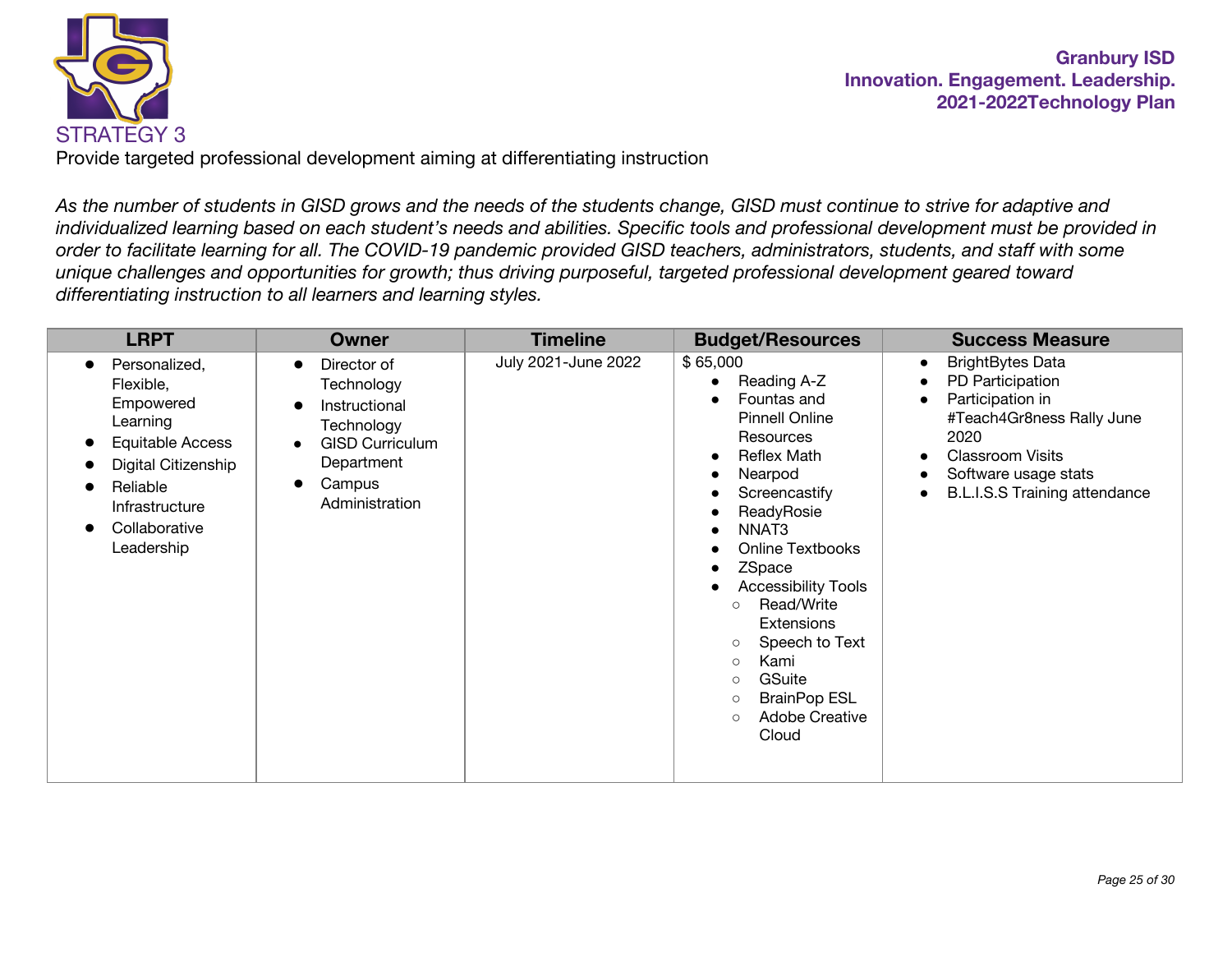

Provide learning opportunities for teachers to utilize technology equitably to for students in both face-to-face and virtual learning

*GISD technology will support ways in which technology, such as forms, rubrics, discussion boards or real-time polls, can support reliable formative assessment that support learning during the process and provides students personalized, real-time feedback. GISD technology will expand on professional development opportunities for administrators, counselors, teachers, and students toward seamless integration of online local and state assessments including common assessments, STAAR testing, AP tests, and EOC tests.*

| <b>LRPT</b>                                                                                                                                                        | Owner                                                                                                                                                                | <b>Timeline</b>     | <b>Budget/Resources</b>                                                                                                                                                                                       | <b>Success Measure</b>                                                                                                                                                                                                        |
|--------------------------------------------------------------------------------------------------------------------------------------------------------------------|----------------------------------------------------------------------------------------------------------------------------------------------------------------------|---------------------|---------------------------------------------------------------------------------------------------------------------------------------------------------------------------------------------------------------|-------------------------------------------------------------------------------------------------------------------------------------------------------------------------------------------------------------------------------|
| Personalized,<br>Flexible.<br>Empowered<br>Learning<br><b>Equitable Access</b><br>Digital Citizenship<br>Reliable<br>Infrastructure<br>Collaborative<br>Leadership | Director of<br>$\bullet$<br>Technology<br>Instructional<br>$\bullet$<br>Technology<br>Curriculum<br>$\bullet$<br>Department<br>Campus<br>$\bullet$<br>Administration | July 2021-June 2022 | \$72,000<br>$\bullet$ Turn It In<br>NewsELA<br><b>DMAC</b><br>iStation<br>NWEA Map<br>CLI Engage<br>mClass<br>Amplify<br>G Suite<br>Nearpod<br>EdPuzzle<br>$\bullet$<br>Skyward<br>Google Classroom<br>SeeSaw | <b>District Common Assessment</b><br>$\bullet$<br><b>Scores</b><br><b>State Assessment Scores</b><br>$\bullet$<br><b>Student Success Indicators</b><br>$\bullet$<br><b>Classroom Visits</b><br>$\bullet$<br>Data<br>$\bullet$ |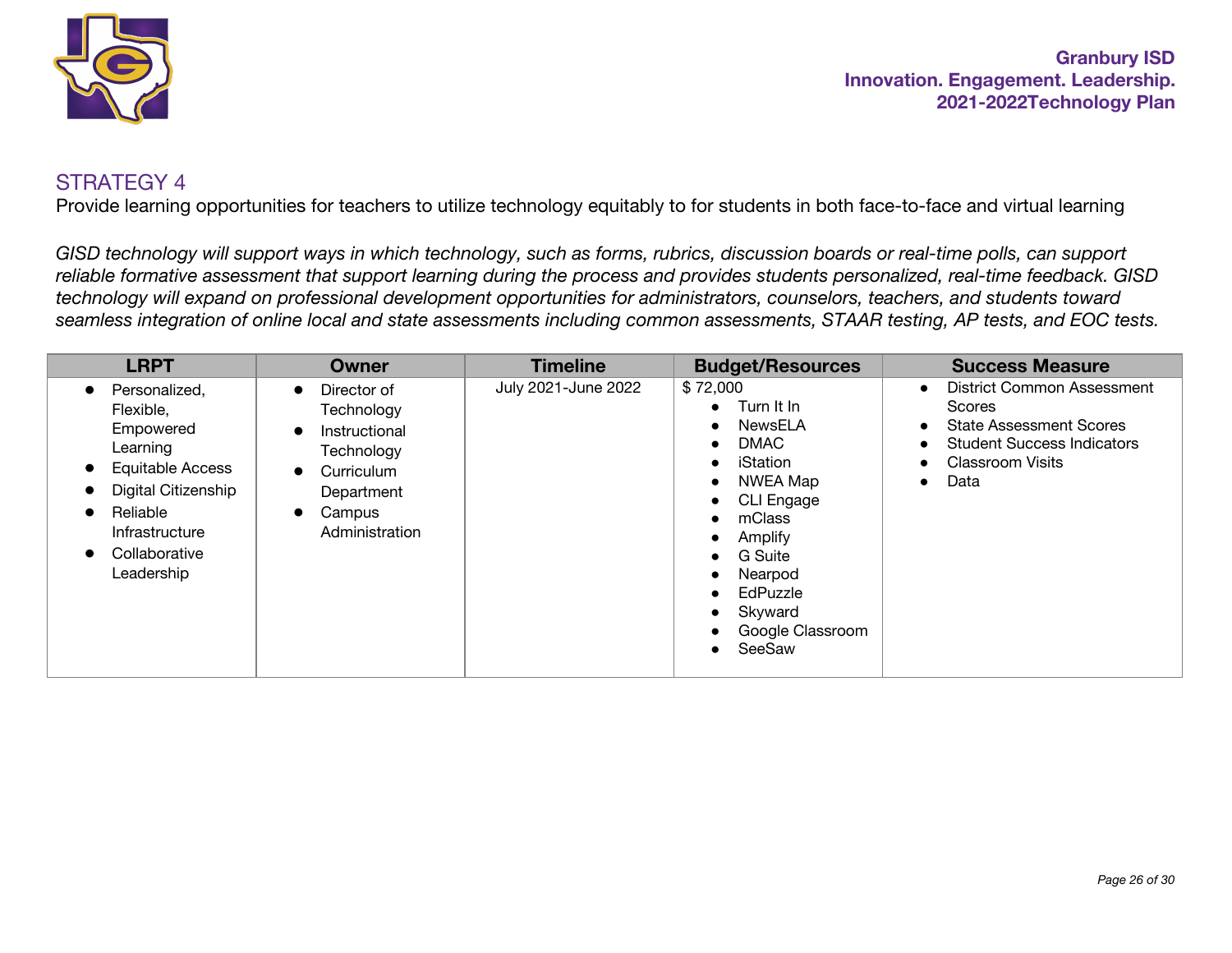

# *OBJECTIVE 5:* **COMPLIANCE**

*Establish procedures to meet all state and federal technology regulations*

The 86th Texas Legislature passed a series of bills pertaining to technology in education. As more clarification of *these bills is provided, GISD will continue to monitor and adjust as necessary.*

|                         | <b>CLASSROOM</b>                                                                                                  |
|-------------------------|-------------------------------------------------------------------------------------------------------------------|
| <b>Supporting</b>       | • GISD must explicitly teach students how and what information to share about themselves online                   |
| <b>CASE/</b>            | (70% of students say this has not been taught)<br>$\circ$                                                         |
|                         | <b>ACCESS</b>                                                                                                     |
| <b>Modern</b>           | Increased access to technology necessitates increased lessons on cybersafety                                      |
| Learning                | <b>SKILLS</b>                                                                                                     |
| <b>Data</b>             | Students and staff must explicitly be taught about cybersafety, cyberbullying, information handling, and personal |
| <b>Variables</b>        | information                                                                                                       |
|                         | <b>ENVIRONMENT</b>                                                                                                |
|                         | • GISD must report any data breach to TEA, parents, and staff                                                     |
|                         | <b>MODERN LEARNING</b>                                                                                            |
|                         | • 63% of teachers always feel safe facilitating an online environment for their students                          |
|                         | 33% of school leadership always feels that their teachers feel safe facilitating an online environment for our    |
|                         | students.                                                                                                         |
|                         | 13% of students reported their teachers talk about how to respond to online bullying a few times a week, and      |
|                         | 24% reported their teachers never have this conversation                                                          |
|                         | 11% of teachers reported they talk with students about how to respond to online bullying a few times a week and   |
|                         | 25% stated they never have this conversation                                                                      |
|                         | <b>Texas Long Range Plan for Technology 2018-2023</b>                                                             |
|                         |                                                                                                                   |
|                         | Personalized, Flexible, Empowered Learning                                                                        |
| Equitable Access        |                                                                                                                   |
| Reliable Infrastructure |                                                                                                                   |
|                         |                                                                                                                   |

● Collaborative Leadership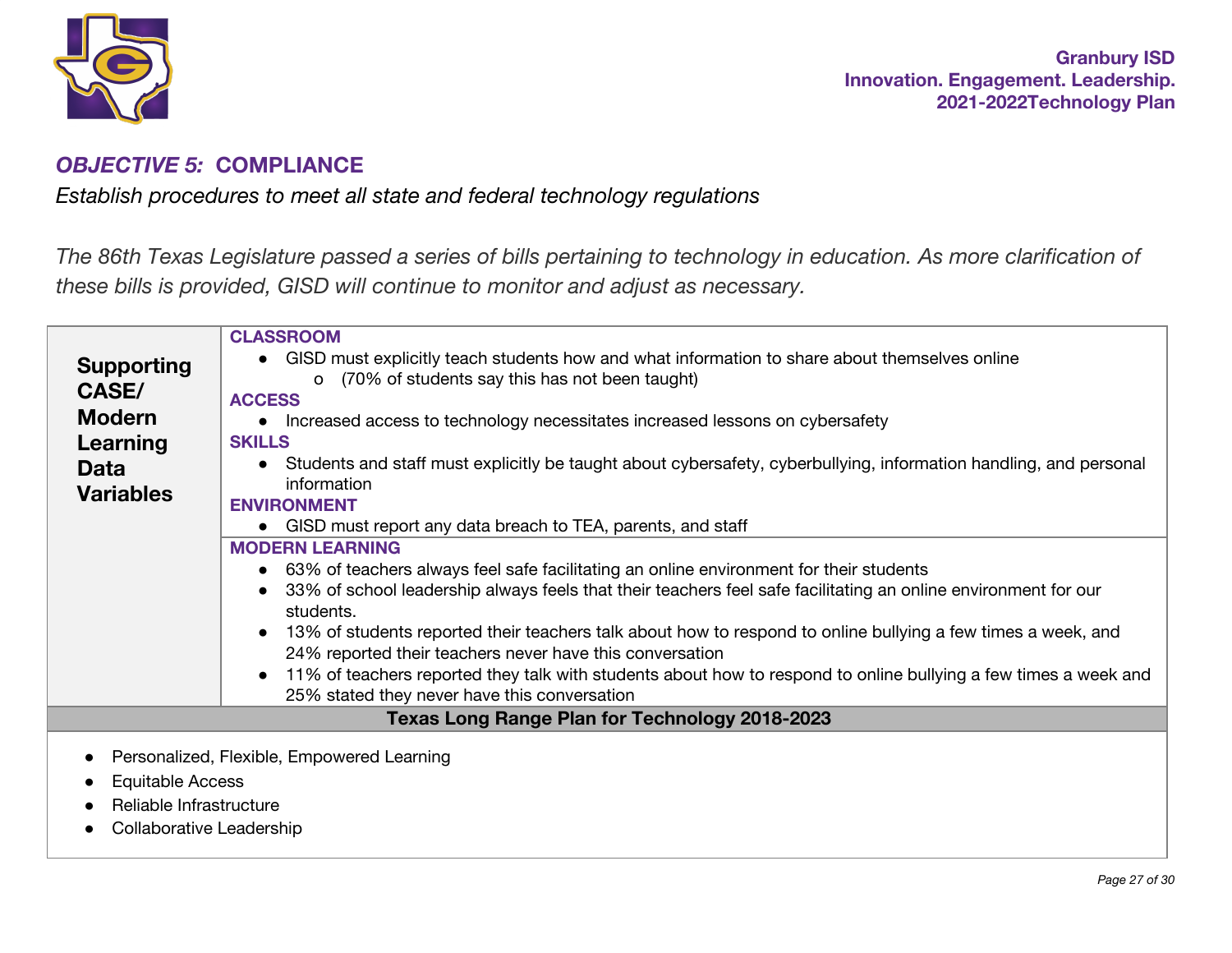

#### STRATEGY 1

Employ technology as a tool to facilitate data-driven decision making, access and maintain secure records, effective communication, and streamlined reporting

*GISD utilizes technology as a tool to access and maintain student records for attendance, grades, discipline, transcripts, and PEIMS reporting. Student testing information, RtI, IEP, LPAC, and 504 information is also stored electronically for mandatory reporting processes. In addition to student reporting, department reporting including transportation, HR, Facilities, Maintenance, and the Business Office all utilize technology systems for scheduling, recruiting, substitute reporting, route management, work orders, and financial management. Skyward Family Access and Skyward Student Access allow both parents and students to monitor grades, attendance, health information and keep in touch with teachers and student progress. GISD utilizes a district-wide notification system for emergency broadcasts, parent outreach, and student attendance communications. The GISD website, maintained by the Director of Communication, is the face of the district and remains current at all times.*

| <b>LRPT</b>                                                                                                                                 | Owner                     | <b>Timeline</b>     | <b>Budget/Resources</b>                                                                                                                                                                                      | <b>Success Measure</b>                                                                                                                                                                                                                                                                                                                                                                                                                                                                                                                                               |
|---------------------------------------------------------------------------------------------------------------------------------------------|---------------------------|---------------------|--------------------------------------------------------------------------------------------------------------------------------------------------------------------------------------------------------------|----------------------------------------------------------------------------------------------------------------------------------------------------------------------------------------------------------------------------------------------------------------------------------------------------------------------------------------------------------------------------------------------------------------------------------------------------------------------------------------------------------------------------------------------------------------------|
| Personalized,<br>Flexible,<br>Empowered<br>Learning<br><b>Equitable Access</b><br>Reliable<br>Infrastructure<br>Collaborative<br>Leadership | Director of<br>Technology | July 2021-June 2022 | \$450,000<br>Funding sources include<br>technology, special<br>education, human<br>resources, transportation,<br>maintenance, food service,<br>curriculum,<br>communication, and<br>business office budgets. | All student records readily<br>$\bullet$<br>available including special<br>education, testing, grades,<br>discipline, transcripts, and<br>progress records from various<br>software programs<br>Department reports from<br>$\bullet$<br>Athletics, Transportation,<br>Maintenance, Facilities, Support<br>Services, Technology and the<br><b>Business Office</b><br>Accurate reporting for state and<br>federal mandates<br>Social Media Presence<br><b>School Wires Statistics</b><br><b>School Messenger Statistics</b><br><b>Skyward Communication</b><br>Reports |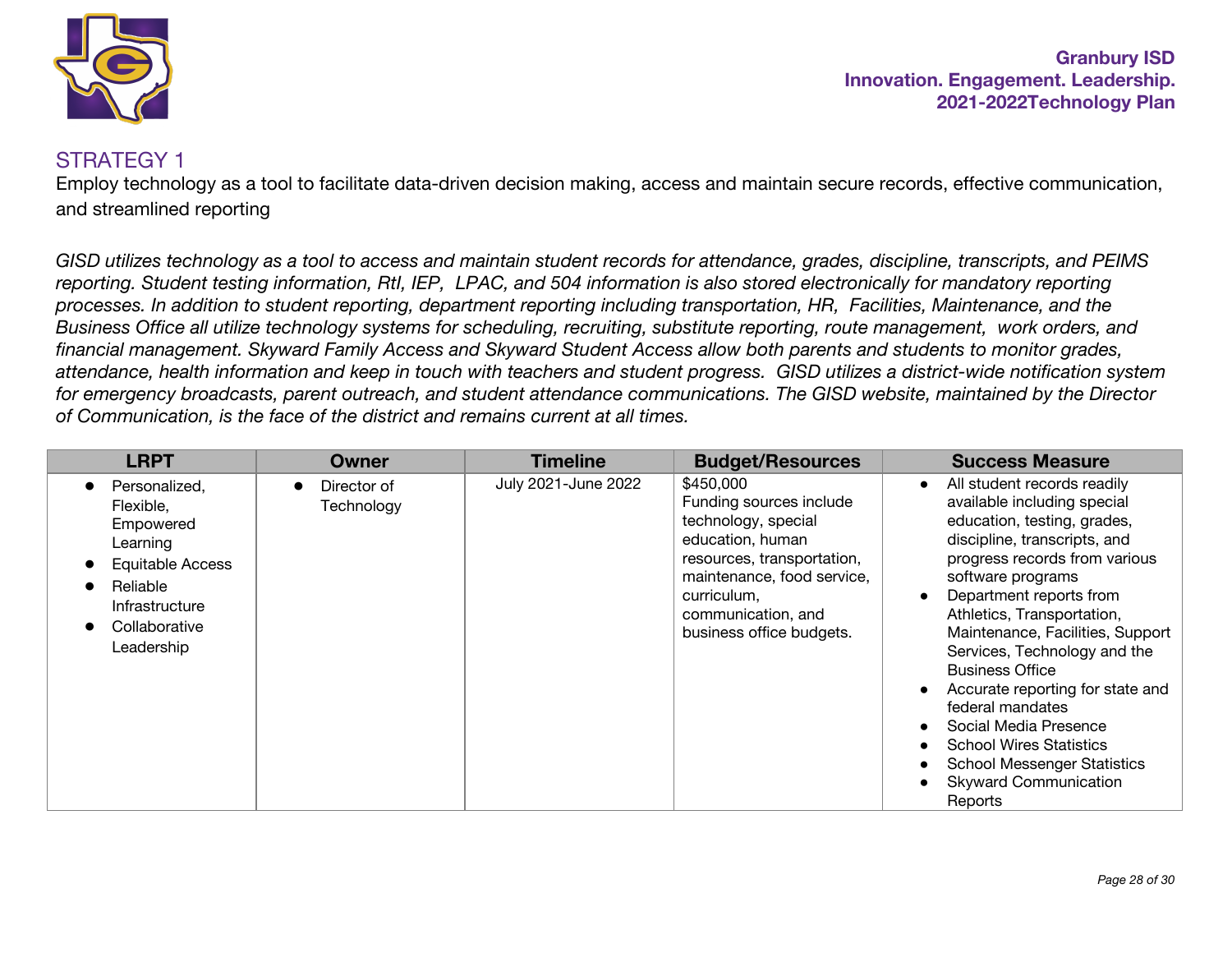

Mandate cybersecurity training program that focuses on forming information security habits and procedures that protect information resources, and teach best practices for detecting, assessing, reporting, and addressing information security threats.

| <b>LRPT</b>                                                                                                                                                    | <b>Owner</b>                                                                     | <b>Timeline</b>     | <b>Budget/Resources</b>                                                                                 | <b>Success Measure</b>                                                                                                                                                                                                                  |
|----------------------------------------------------------------------------------------------------------------------------------------------------------------|----------------------------------------------------------------------------------|---------------------|---------------------------------------------------------------------------------------------------------|-----------------------------------------------------------------------------------------------------------------------------------------------------------------------------------------------------------------------------------------|
| Personalized,<br>Flexible,<br>Empowered<br>Learning<br>Equitable Access<br>$\bullet$<br>Reliable<br>$\bullet$<br>Infrastructure<br>Collaborative<br>Leadership | Director of<br>$\bullet$<br>Technology<br>Network<br>$\bullet$<br>Administrators | July 2021-June 2022 | \$50,000<br>Funding sources include<br>the technology department<br>and security department<br>budgets. | KnowBe4 reports<br>$\bullet$<br>Decreased malware present on<br>$\bullet$<br>the network<br>• Cyber breach reports<br><b>Committee Reports</b><br>$\bullet$<br>AlertUs statistics<br>$\bullet$<br><b>Raptor Statistics</b><br>$\bullet$ |